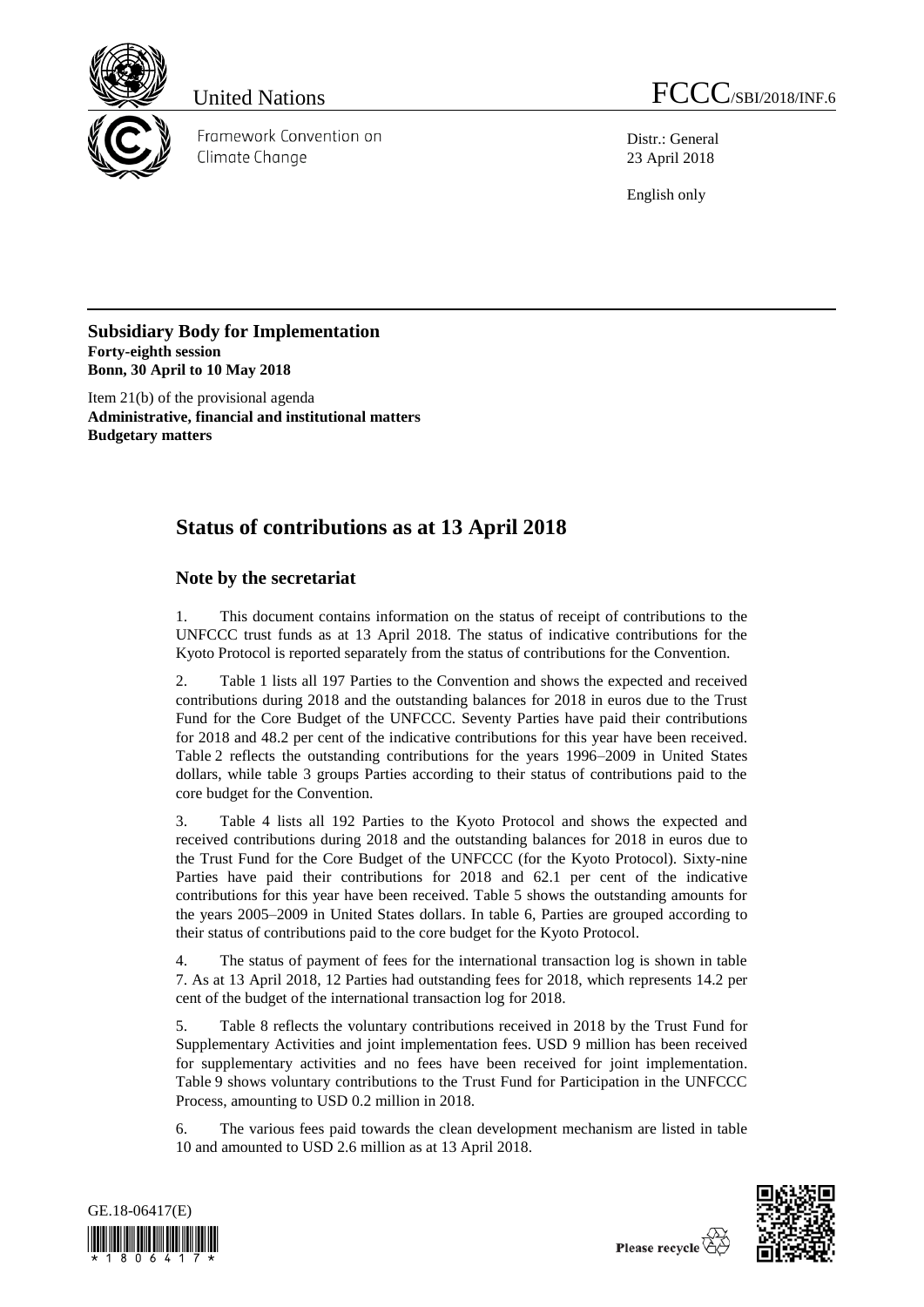# **Trust Fund for the Core Budget of the UNFCCC (Convention): status of contributions**

| Party                                      | Arrears for<br>2010-2017 and<br>advances as at<br>31 December<br>$2017$ (EUR) | Indicative<br>contributions for | Amount paid<br>2018 (EUR) in 2018 (EUR) | Contributions<br>received in<br>advance for<br>future years<br>(EUR) | Outstanding<br>contributions for<br>2010-2018 as at<br>13 April 2018<br>(EUR) | <b>Outstanding</b><br>contributions for<br>1996-2009 as at<br>13 April 2018<br>$(USD)$ (see table 2) |
|--------------------------------------------|-------------------------------------------------------------------------------|---------------------------------|-----------------------------------------|----------------------------------------------------------------------|-------------------------------------------------------------------------------|------------------------------------------------------------------------------------------------------|
| Afghanistan                                | 3 1 0 8                                                                       | 1 3 8 8                         |                                         |                                                                      | 4 4 9 6                                                                       |                                                                                                      |
| Albania                                    |                                                                               | 1851                            | 1851                                    |                                                                      |                                                                               |                                                                                                      |
| Algeria                                    | (186)                                                                         | 37 251                          |                                         |                                                                      | 37 065                                                                        |                                                                                                      |
| Andorra                                    |                                                                               | 1388                            |                                         |                                                                      | 1 3 8 8                                                                       |                                                                                                      |
| Angola                                     | 3687                                                                          | 2 3 1 4                         |                                         |                                                                      | 6 0 0 1                                                                       |                                                                                                      |
| Antigua and Barbuda                        |                                                                               | 463                             | 463                                     |                                                                      |                                                                               |                                                                                                      |
| Argentina                                  | (1)                                                                           | 206 387                         |                                         |                                                                      | 206 386                                                                       |                                                                                                      |
| Armenia                                    |                                                                               | 1388                            | 1 3 8 8                                 |                                                                      |                                                                               |                                                                                                      |
| Australia                                  | (540 724)                                                                     | 540 724                         |                                         |                                                                      |                                                                               |                                                                                                      |
| Austria                                    |                                                                               | 166 590                         | 166 590                                 |                                                                      |                                                                               |                                                                                                      |
| Azerbaijan                                 |                                                                               | 13883                           | 13 883                                  |                                                                      |                                                                               |                                                                                                      |
| <b>Bahamas</b>                             |                                                                               | 3 2 3 9                         |                                         |                                                                      | 3 2 3 9                                                                       |                                                                                                      |
| Bahrain                                    | 23                                                                            | 10 181                          | 10 204                                  |                                                                      |                                                                               |                                                                                                      |
| Bangladesh                                 |                                                                               | 2 3 1 4                         | 2 3 1 4                                 |                                                                      |                                                                               |                                                                                                      |
| <b>Barbados</b>                            | (1620)                                                                        | 1620                            |                                         |                                                                      |                                                                               |                                                                                                      |
| <b>Belarus</b>                             |                                                                               | 12957                           |                                         |                                                                      | 12 9 57                                                                       |                                                                                                      |
| Belgium                                    |                                                                               | 204 767                         |                                         |                                                                      | 204 767                                                                       |                                                                                                      |
| <b>Belize</b>                              | 888                                                                           | 237                             |                                         |                                                                      | 1 1 2 5                                                                       |                                                                                                      |
| Benin                                      | 3812                                                                          | 694                             |                                         |                                                                      | 4506                                                                          | 133                                                                                                  |
| <b>Bhutan</b>                              | (237)                                                                         | 237                             |                                         |                                                                      |                                                                               |                                                                                                      |
| <b>Bolivia (Plurinational State</b><br>of) | 6 0 3 6                                                                       | 2777                            |                                         |                                                                      | 8813                                                                          |                                                                                                      |
| Bosnia and Herzegovina                     |                                                                               | 3 0 0 8                         | 3 0 0 8                                 |                                                                      |                                                                               |                                                                                                      |
| Botswana                                   | (3 239)                                                                       | 3 2 3 9                         |                                         |                                                                      |                                                                               |                                                                                                      |
| <b>Brazil</b>                              | 1934856                                                                       | 884 548                         |                                         |                                                                      | 2 819 404                                                                     |                                                                                                      |
| Brunei Darussalam                          | 5 3 5 0                                                                       | 6710                            |                                         |                                                                      | 12 060                                                                        |                                                                                                      |
| Bulgaria                                   |                                                                               | 10412                           | 10 412                                  |                                                                      |                                                                               |                                                                                                      |
| <b>Burkina Faso</b>                        | 2966                                                                          | 926                             |                                         |                                                                      | 3892                                                                          |                                                                                                      |
| Burundi                                    | 1 304                                                                         | 237                             |                                         |                                                                      | 1541                                                                          | 2 2 0 3                                                                                              |
| Cabo Verde                                 | 562                                                                           | 237                             |                                         |                                                                      | 799                                                                           |                                                                                                      |
| Cambodia                                   |                                                                               | 926                             |                                         |                                                                      | 926                                                                           |                                                                                                      |
| Cameroon                                   | 14 104                                                                        | 2 3 1 4                         |                                         |                                                                      | 16418                                                                         |                                                                                                      |
| Canada                                     | (675848)                                                                      | 675 848                         |                                         |                                                                      |                                                                               |                                                                                                      |
| Central African Republic                   | 722                                                                           | 237                             |                                         |                                                                      | 959                                                                           |                                                                                                      |
| Chad                                       | 3 6 4 5                                                                       | 1 1 5 7                         |                                         |                                                                      | 4 802                                                                         | 3 0 0 5                                                                                              |
| Chile                                      |                                                                               | 92 319                          | 24 051                                  |                                                                      | 68 268                                                                        |                                                                                                      |
| China                                      |                                                                               | 1 832 725                       |                                         |                                                                      | 1 832 725                                                                     |                                                                                                      |
| Colombia                                   | 59 401                                                                        | 74 503                          |                                         |                                                                      | 133 904                                                                       |                                                                                                      |
| Comoros                                    | 1 3 0 4                                                                       | 237                             |                                         |                                                                      | 1541                                                                          | 30                                                                                                   |
| Congo                                      | 1                                                                             | 1388                            |                                         |                                                                      | 1 3 8 9                                                                       |                                                                                                      |
| Cook Islands                               | (239)                                                                         | 237                             |                                         | $\overline{c}$                                                       |                                                                               |                                                                                                      |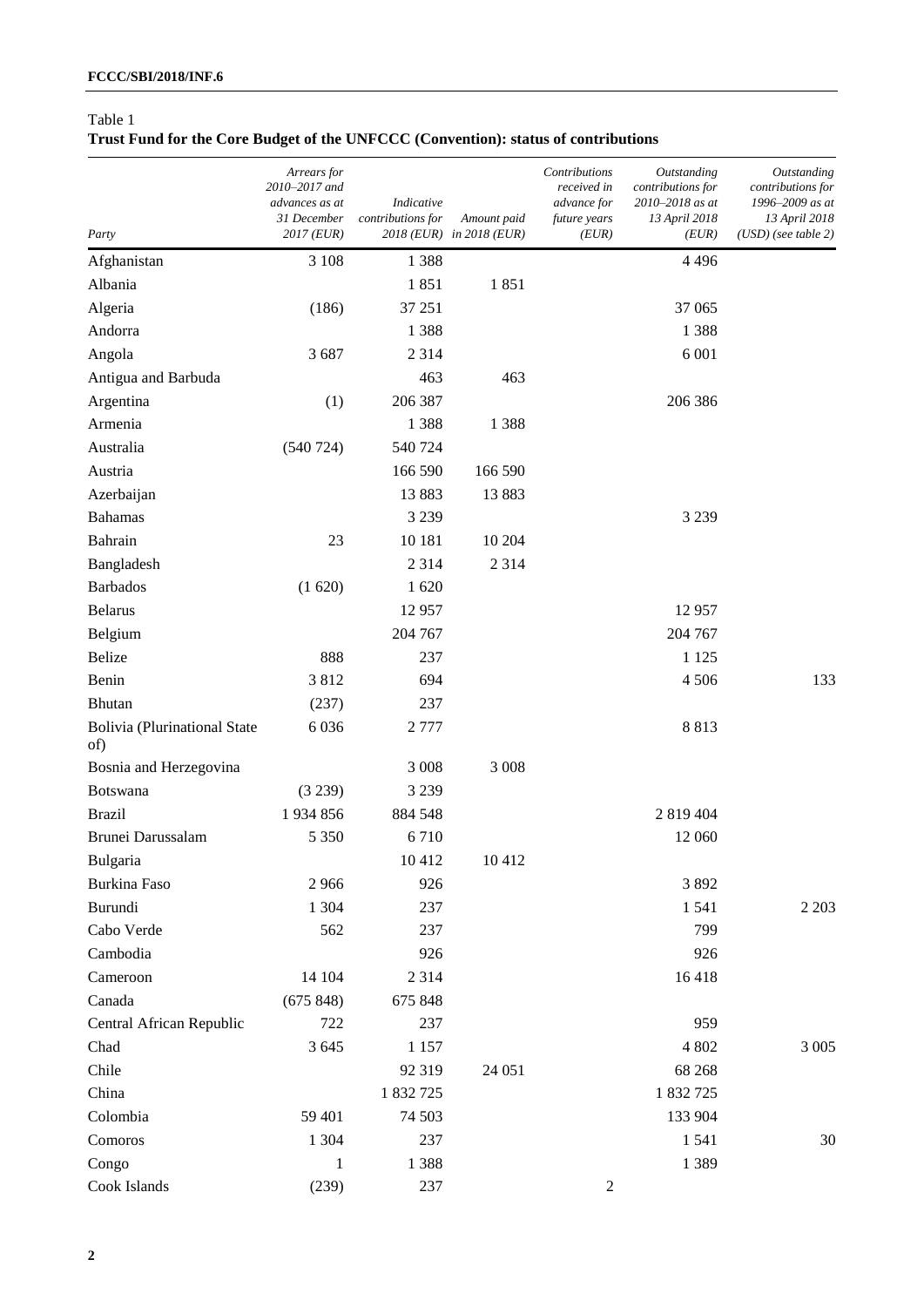| Party                                    | Arrears for<br>2010-2017 and<br>advances as at<br>31 December<br>2017 (EUR) | Indicative<br>contributions for | Amount paid<br>2018 (EUR) in 2018 (EUR) | Contributions<br>received in<br>advance for<br>future years<br>(EUR) | Outstanding<br>contributions for<br>2010-2018 as at<br>13 April 2018<br>(EUR) | Outstanding<br>contributions for<br>1996-2009 as at<br>13 April 2018<br>$(USD)$ (see table 2) |
|------------------------------------------|-----------------------------------------------------------------------------|---------------------------------|-----------------------------------------|----------------------------------------------------------------------|-------------------------------------------------------------------------------|-----------------------------------------------------------------------------------------------|
| Costa Rica                               |                                                                             | 10 875                          | 5999                                    |                                                                      | 4876                                                                          |                                                                                               |
| Côte d'Ivoire                            | 6 1 9 0                                                                     | 2082                            |                                         |                                                                      | 8 2 7 2                                                                       |                                                                                               |
| Croatia                                  |                                                                             | 22 906                          | 22 906                                  |                                                                      |                                                                               |                                                                                               |
| Cuba                                     | 86 997                                                                      | 15 0 39                         |                                         |                                                                      | 102 036                                                                       |                                                                                               |
| Cyprus                                   |                                                                             | 9949                            | 9 9 4 9                                 |                                                                      |                                                                               |                                                                                               |
| Czechia                                  | (79593)                                                                     | 79 593                          |                                         |                                                                      |                                                                               |                                                                                               |
| Democratic People's<br>Republic of Korea | 922                                                                         | 1 1 5 7                         |                                         |                                                                      | 2079                                                                          |                                                                                               |
| Democratic Republic of the<br>Congo      | 5 6 5 6                                                                     | 1851                            |                                         |                                                                      | 7507                                                                          | 832                                                                                           |
| Denmark                                  |                                                                             | 135 123                         |                                         |                                                                      | 135 123                                                                       |                                                                                               |
| Djibouti                                 | 1 304                                                                       | 237                             |                                         |                                                                      | 1541                                                                          | 158                                                                                           |
| Dominica                                 | 1 304                                                                       | 237                             |                                         |                                                                      | 1 5 4 1                                                                       | 3 0 0 5                                                                                       |
| Dominican Republic                       | 56 325                                                                      | 10 643                          |                                         |                                                                      | 66 968                                                                        | 13 4 58                                                                                       |
| Ecuador                                  | 37 419                                                                      | 15 502                          |                                         |                                                                      | 52 921                                                                        |                                                                                               |
| Egypt                                    |                                                                             | 35 169                          |                                         |                                                                      | 35 169                                                                        |                                                                                               |
| El Salvador                              | 7 6 63                                                                      | 3 2 3 9                         |                                         |                                                                      | 10 902                                                                        |                                                                                               |
| <b>Equatorial Guinea</b>                 | 11 894                                                                      | 2 3 1 4                         |                                         |                                                                      | 14 208                                                                        |                                                                                               |
| Eritrea                                  | (237)                                                                       | 237                             |                                         |                                                                      |                                                                               |                                                                                               |
| Estonia                                  |                                                                             | 8792                            | 8792                                    |                                                                      |                                                                               |                                                                                               |
| Ethiopia                                 | 1845                                                                        | 2 3 1 4                         |                                         |                                                                      | 4 1 5 9                                                                       |                                                                                               |
| European Union                           |                                                                             | 593 329                         | 593 329                                 |                                                                      |                                                                               |                                                                                               |
| Fiji                                     | (694)                                                                       | 694                             |                                         |                                                                      |                                                                               |                                                                                               |
| Finland                                  | (105 507)                                                                   | 105 507                         |                                         |                                                                      |                                                                               |                                                                                               |
| France                                   |                                                                             | 1 124 253                       | 1 124 253                               |                                                                      |                                                                               |                                                                                               |
| Gabon                                    | 18 3 14                                                                     | 3933                            | 22 247                                  |                                                                      |                                                                               |                                                                                               |
| Gambia                                   | 1 3 0 4                                                                     | 237                             |                                         |                                                                      | 1541                                                                          |                                                                                               |
| Georgia                                  |                                                                             | 1851                            |                                         |                                                                      | 1851                                                                          |                                                                                               |
| Germany                                  | (10)                                                                        | 1 478 257                       | 1 478 247                               |                                                                      |                                                                               |                                                                                               |
| Ghana                                    | (4781)                                                                      | 3702                            |                                         | 1 0 7 9                                                              |                                                                               |                                                                                               |
| Greece                                   | 86 888                                                                      | 108 978                         |                                         |                                                                      | 195 866                                                                       |                                                                                               |
| Grenada                                  | 1 3 0 4                                                                     | 237                             |                                         |                                                                      | 1541                                                                          |                                                                                               |
| Guatemala                                |                                                                             | 6479                            |                                         |                                                                      | 6479                                                                          |                                                                                               |
| Guinea                                   | 1538                                                                        | 463                             |                                         |                                                                      | 2 0 0 1                                                                       |                                                                                               |
| Guinea-Bissau                            | 1 3 0 4                                                                     | 237                             |                                         |                                                                      | 1541                                                                          | 2953                                                                                          |
| Guyana                                   | (463)                                                                       | 463                             |                                         |                                                                      |                                                                               | (6514)                                                                                        |
| Haiti                                    | 553                                                                         | 694                             |                                         |                                                                      | 1 2 4 7                                                                       |                                                                                               |
| Honduras                                 | 2942                                                                        | 1851                            | 1 2 9 6                                 |                                                                      | 3 4 9 7                                                                       |                                                                                               |
| Hungary                                  | (37 251)                                                                    | 37 251                          |                                         |                                                                      |                                                                               |                                                                                               |
| Iceland                                  | 4 2 5 5                                                                     | 5 3 2 2                         |                                         |                                                                      | 9577                                                                          |                                                                                               |
| India                                    |                                                                             | 170 524                         | 110 556                                 |                                                                      | 59 968                                                                        |                                                                                               |
| Indonesia                                |                                                                             | 116 613                         |                                         |                                                                      | 116 613                                                                       |                                                                                               |
| Iran (Islamic Republic of)               | 191 264                                                                     | 108 978                         | 86 888                                  |                                                                      | 213 354                                                                       |                                                                                               |
| Iraq                                     | 36 313                                                                      | 29 847                          |                                         |                                                                      | 66 160                                                                        |                                                                                               |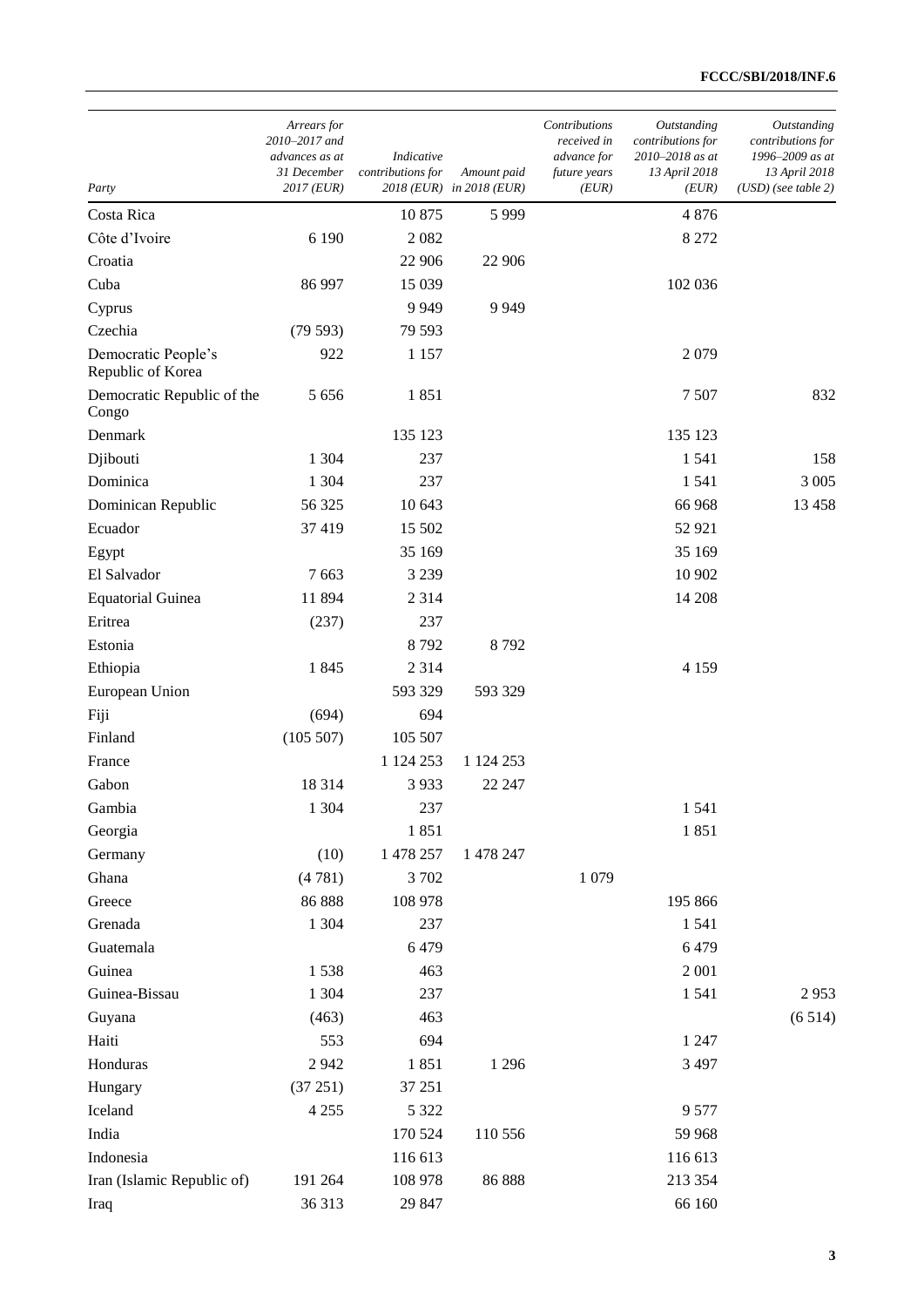| Party                               | Arrears for<br>2010–2017 and<br>advances as at<br>31 December<br>2017 (EUR) | Indicative<br>contributions for | Amount paid<br>2018 (EUR) in 2018 (EUR) | Contributions<br>received in<br>advance for<br>future years<br>(EUR) | Outstanding<br>contributions for<br>2010-2018 as at<br>13 April 2018<br>(EUR) | Outstanding<br>contributions for<br>1996–2009 as at<br>13 April 2018<br>$(USD)$ (see table 2) |
|-------------------------------------|-----------------------------------------------------------------------------|---------------------------------|-----------------------------------------|----------------------------------------------------------------------|-------------------------------------------------------------------------------|-----------------------------------------------------------------------------------------------|
| Ireland                             | (77511)                                                                     | 77 511                          |                                         |                                                                      |                                                                               |                                                                                               |
| Israel                              |                                                                             | 99 491                          |                                         |                                                                      | 99 491                                                                        |                                                                                               |
| Italy                               |                                                                             | 867 195                         | 867 195                                 |                                                                      |                                                                               |                                                                                               |
| Jamaica                             | (2082)                                                                      | 2082                            |                                         |                                                                      |                                                                               |                                                                                               |
| Japan                               |                                                                             | 2 239 714                       | 1 036 495                               |                                                                      | 1 203 219                                                                     |                                                                                               |
| Jordan                              |                                                                             | 4628                            |                                         |                                                                      | 4628                                                                          |                                                                                               |
| Kazakhstan                          | (44182)                                                                     | 44 193                          |                                         |                                                                      | 11                                                                            |                                                                                               |
| Kenya                               | 3 3 2 1                                                                     | 4 1 6 5                         |                                         |                                                                      | 7486                                                                          |                                                                                               |
| Kiribati                            | 648                                                                         | 237                             | 885                                     |                                                                      |                                                                               |                                                                                               |
| Kuwait                              |                                                                             | 65 942                          | 65 942                                  |                                                                      |                                                                               |                                                                                               |
| Kyrgyzstan                          |                                                                             | 463                             |                                         |                                                                      | 463                                                                           |                                                                                               |
| Lao People's Democratic<br>Republic | 738                                                                         | 694                             |                                         |                                                                      | 1432                                                                          |                                                                                               |
| Latvia                              |                                                                             | 11 569                          | 11 569                                  |                                                                      |                                                                               |                                                                                               |
| Lebanon                             | 44 544                                                                      | 10 643                          | 18 140                                  |                                                                      | 37 047                                                                        |                                                                                               |
| Lesotho                             | (89)                                                                        | 237                             | 148                                     |                                                                      |                                                                               | (30)                                                                                          |
| Liberia                             | 1 3 0 4                                                                     | 237                             |                                         |                                                                      | 1541                                                                          | 776                                                                                           |
| Libya                               | 168 875                                                                     | 28 9 22                         |                                         |                                                                      | 197 797                                                                       | 66 351                                                                                        |
| Liechtenstein                       |                                                                             | 1620                            | 1 620                                   |                                                                      |                                                                               |                                                                                               |
| Lithuania                           | (16659)                                                                     | 16 659                          |                                         |                                                                      |                                                                               |                                                                                               |
| Luxembourg                          |                                                                             | 14 808                          | 14 808                                  |                                                                      |                                                                               |                                                                                               |
| Madagascar                          | 2 5 9 7                                                                     | 694                             |                                         |                                                                      | 3 2 9 1                                                                       |                                                                                               |
| Malawi                              | 2028                                                                        | 463                             |                                         |                                                                      | 2491                                                                          |                                                                                               |
| Malaysia                            | 48                                                                          | 74 503                          |                                         |                                                                      | 74 551                                                                        |                                                                                               |
| Maldives                            |                                                                             | 463                             |                                         |                                                                      | 463                                                                           |                                                                                               |
| Mali                                | 1 4 2 6                                                                     | 694                             |                                         |                                                                      | 2 1 2 0                                                                       |                                                                                               |
| Malta                               |                                                                             | 3702                            | 3702                                    |                                                                      |                                                                               |                                                                                               |
| Marshall Islands                    |                                                                             | 237                             |                                         |                                                                      | 237                                                                           |                                                                                               |
| Mauritania                          | 2 1 4 6                                                                     | 463                             |                                         |                                                                      | 2609                                                                          | 2 5 7 0                                                                                       |
| Mauritius                           | (2777)                                                                      | 2777                            |                                         |                                                                      |                                                                               |                                                                                               |
| Mexico                              |                                                                             | 332 024                         | 332 024                                 |                                                                      |                                                                               |                                                                                               |
| Micronesia (Federated<br>States of) | 888                                                                         | 237                             |                                         |                                                                      | 1 1 2 5                                                                       |                                                                                               |
| Monaco                              | 27                                                                          | 2 3 1 4                         | 2 3 4 1                                 |                                                                      |                                                                               |                                                                                               |
| Mongolia                            | 5                                                                           | 1 1 5 7                         |                                         |                                                                      | 1 1 6 2                                                                       |                                                                                               |
| Montenegro                          | (926)                                                                       | 926                             |                                         |                                                                      |                                                                               |                                                                                               |
| Morocco                             |                                                                             | 12 4 9 4                        |                                         |                                                                      | 12 4 94                                                                       |                                                                                               |
| Mozambique                          | 1 0 8 3                                                                     | 926                             | 1 0 8 3                                 |                                                                      | 926                                                                           |                                                                                               |
| Myanmar                             | 15                                                                          | 2 3 1 4                         | 2 3 1 4                                 |                                                                      | 15                                                                            |                                                                                               |
| Namibia                             | 1845                                                                        | 2 3 1 4                         | 1845                                    |                                                                      | 2 3 1 4                                                                       |                                                                                               |
| Nauru                               | 304                                                                         | 237                             |                                         |                                                                      | 541                                                                           |                                                                                               |
| Nepal                               |                                                                             | 1388                            |                                         |                                                                      | 1388                                                                          |                                                                                               |
| Netherlands                         | (342898)                                                                    | 342 898                         |                                         |                                                                      |                                                                               |                                                                                               |
| New Zealand                         | (62009)                                                                     | 62 009                          |                                         |                                                                      |                                                                               |                                                                                               |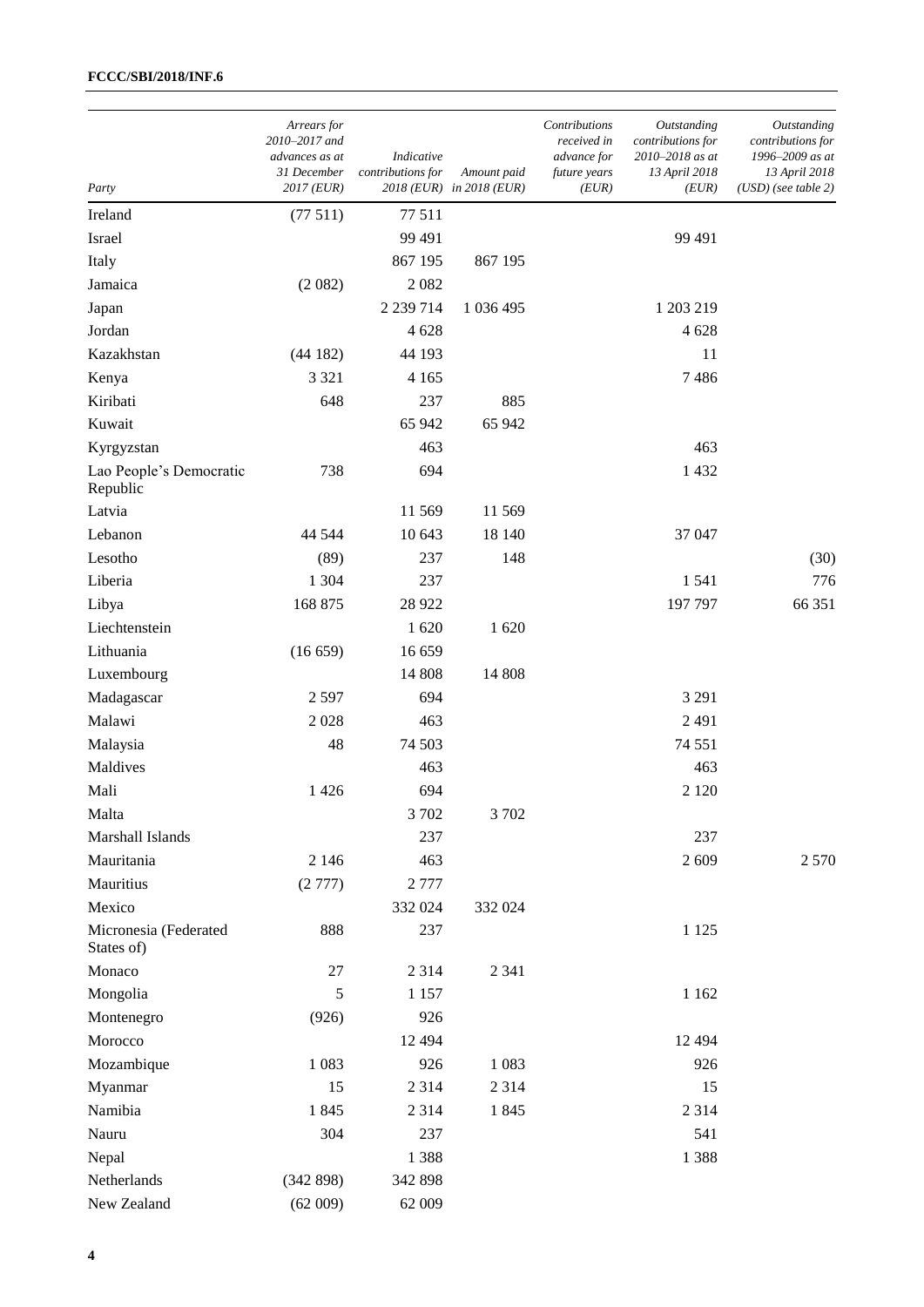| Party                               | Arrears for<br>2010-2017 and<br>advances as at<br>31 December<br>2017 (EUR) | Indicative<br>contributions for | Amount paid<br>2018 (EUR) in 2018 (EUR) | Contributions<br>received in<br>advance for<br>future years<br>(EUR) | Outstanding<br>contributions for<br>2010-2018 as at<br>13 April 2018<br>(EUR) | Outstanding<br>contributions for<br>1996–2009 as at<br>13 April 2018<br>$(USD)$ (see table 2) |
|-------------------------------------|-----------------------------------------------------------------------------|---------------------------------|-----------------------------------------|----------------------------------------------------------------------|-------------------------------------------------------------------------------|-----------------------------------------------------------------------------------------------|
| Nicaragua                           | 4 1 8 1                                                                     | 926                             |                                         |                                                                      | 5 107                                                                         | 848                                                                                           |
| Niger                               | 2539                                                                        | 463                             |                                         |                                                                      | 3 0 0 2                                                                       | 1088                                                                                          |
| Nigeria                             | 153 358                                                                     | 48 357                          |                                         |                                                                      | 201 715                                                                       | 22 080                                                                                        |
| Niue                                |                                                                             | 237                             |                                         |                                                                      | 237                                                                           |                                                                                               |
| Norway                              |                                                                             | 196 438                         | 196 438                                 |                                                                      |                                                                               |                                                                                               |
| Oman                                | 41 663                                                                      | 26 145                          | 32 29 2                                 |                                                                      | 35 516                                                                        |                                                                                               |
| Pakistan                            | 49 508                                                                      | 21 5 18                         |                                         |                                                                      | 71 026                                                                        |                                                                                               |
| Palau                               |                                                                             | 237                             |                                         |                                                                      | 237                                                                           |                                                                                               |
| Panama                              |                                                                             | 7867                            |                                         |                                                                      | 7867                                                                          |                                                                                               |
| Papua New Guinea                    | 738                                                                         | 926                             | 3538                                    | 1874                                                                 |                                                                               |                                                                                               |
| Paraguay                            |                                                                             | 3 2 3 9                         |                                         |                                                                      | 3 2 3 9                                                                       |                                                                                               |
| Peru                                | (155)                                                                       | 31 467                          |                                         |                                                                      | 31 312                                                                        |                                                                                               |
| Philippines                         |                                                                             | 38 177                          | 38 177                                  |                                                                      |                                                                               |                                                                                               |
| Poland                              |                                                                             | 194 587                         | 194 587                                 |                                                                      |                                                                               |                                                                                               |
| Portugal                            |                                                                             | 90 699                          |                                         |                                                                      | 90 699                                                                        |                                                                                               |
| Qatar                               |                                                                             | 62 240                          |                                         |                                                                      | 62 240                                                                        |                                                                                               |
| Republic of Korea                   | (117774)                                                                    | 471 774                         | 354 000                                 |                                                                      |                                                                               |                                                                                               |
| Republic of Moldova                 |                                                                             | 926                             |                                         |                                                                      | 926                                                                           |                                                                                               |
| Romania                             |                                                                             | 42 573                          | 42 573                                  |                                                                      |                                                                               |                                                                                               |
| <b>Russian Federation</b>           |                                                                             | 714 487                         | 714 487                                 |                                                                      |                                                                               |                                                                                               |
| Rwanda                              | 1 0 9 5                                                                     | 463                             |                                         |                                                                      | 1558                                                                          |                                                                                               |
| Saint Kitts and Nevis               |                                                                             | 237                             |                                         |                                                                      | 237                                                                           |                                                                                               |
| Saint Lucia                         | 449                                                                         | 237                             |                                         |                                                                      | 686                                                                           |                                                                                               |
| Saint Vincent and the<br>Grenadines | 1 3 0 4                                                                     | 237                             |                                         |                                                                      | 1541                                                                          | 2 1 4 0                                                                                       |
| Samoa                               | 189                                                                         | 237                             | 355                                     |                                                                      | 71                                                                            |                                                                                               |
| San Marino                          |                                                                             | 694                             | 694                                     |                                                                      |                                                                               |                                                                                               |
| Sao Tome and Principe               | 1 3 0 4                                                                     | 237                             |                                         |                                                                      | 1541                                                                          | 933                                                                                           |
| Saudi Arabia                        | 211 482                                                                     | 265 156                         |                                         |                                                                      | 476 638                                                                       |                                                                                               |
| Senegal                             | 4 2 1 3                                                                     | 1 1 5 7                         |                                         |                                                                      | 5 3 7 0                                                                       |                                                                                               |
| Serbia                              |                                                                             | 7 4 0 4                         | 7 4 0 4                                 |                                                                      |                                                                               |                                                                                               |
| Seychelles                          |                                                                             | 237                             |                                         |                                                                      | 237                                                                           |                                                                                               |
| Sierra Leone                        | 189                                                                         | 237                             |                                         |                                                                      | 426                                                                           |                                                                                               |
| Singapore                           | (103 425)                                                                   | 103 425                         |                                         |                                                                      |                                                                               |                                                                                               |
| Slovakia                            |                                                                             | 37 0 20                         | 37 020                                  |                                                                      |                                                                               |                                                                                               |
| Slovenia                            |                                                                             | 19 4 36                         | 19 4 36                                 |                                                                      |                                                                               |                                                                                               |
| Solomon Islands                     | 1 1 6 4                                                                     | 237                             |                                         |                                                                      | 1 4 0 1                                                                       |                                                                                               |
| Somalia                             | (237)                                                                       | 237                             |                                         |                                                                      |                                                                               |                                                                                               |
| South Africa                        | (84 221)                                                                    | 84 221                          |                                         |                                                                      |                                                                               |                                                                                               |
| South Sudan                         | 2 2 4 8                                                                     | 694                             |                                         |                                                                      | 2942                                                                          |                                                                                               |
| Spain                               |                                                                             | 565 250                         |                                         |                                                                      | 565 250                                                                       |                                                                                               |
| Sri Lanka                           | 12 084                                                                      | 7 1 7 3                         |                                         |                                                                      | 19 257                                                                        |                                                                                               |
| <b>State of Palestine</b>           | (1593)                                                                      | 1620                            |                                         |                                                                      | 27                                                                            |                                                                                               |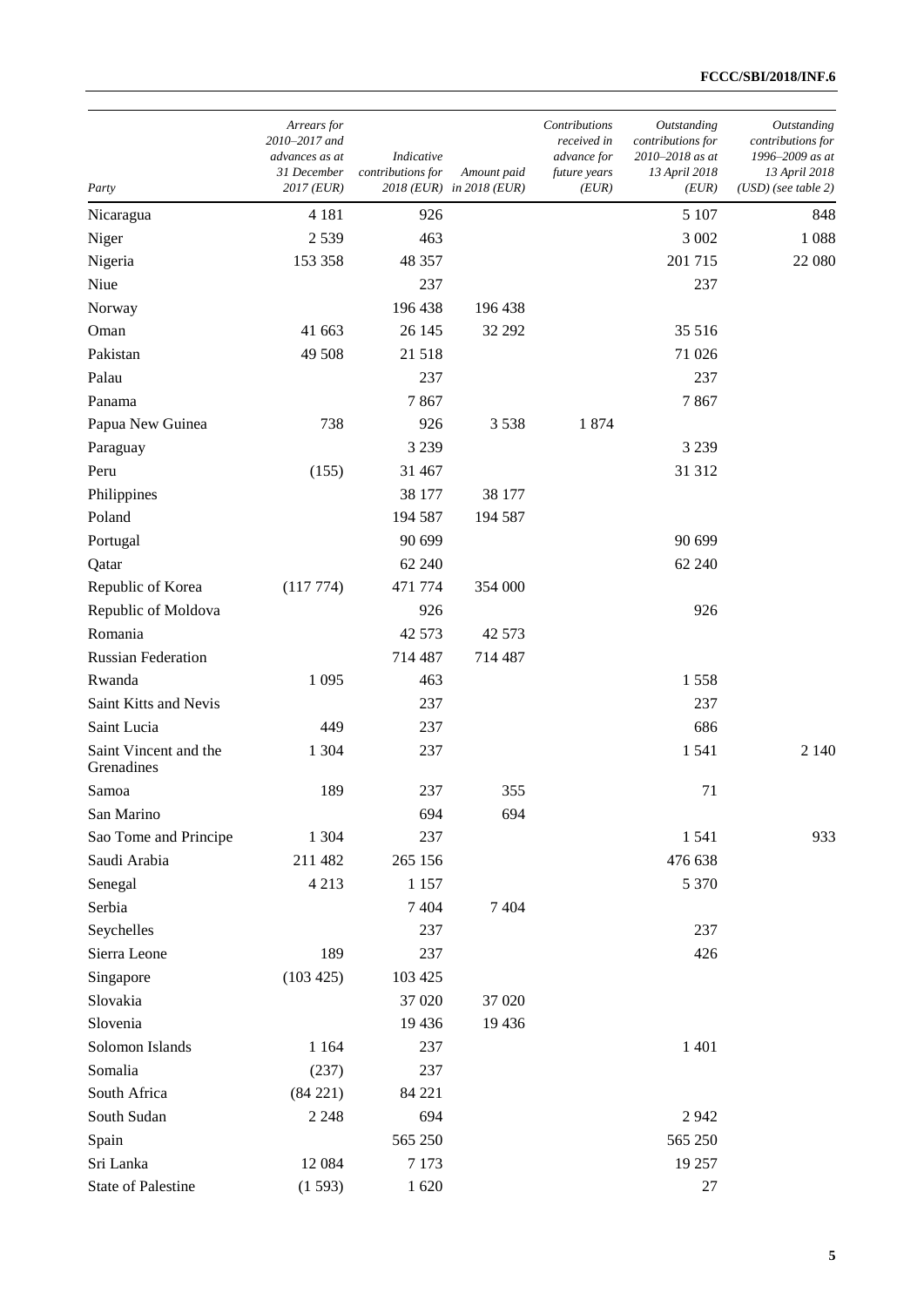| Party                                                             | Arrears for<br>2010-2017 and<br>advances as at<br><i>31 December</i><br>$2017$ (EUR) | Indicative<br>contributions for | Amount paid<br>2018 (EUR) in 2018 (EUR) | Contributions<br>received in<br>advance for<br>future years<br>(EUR) | Outstanding<br>contributions for<br>2010–2018 as at<br>13 April 2018<br>(EUR) | Outstanding<br>contributions for<br>1996-2009 as at<br>13 April 2018<br>$(USD)$ (see table 2) |
|-------------------------------------------------------------------|--------------------------------------------------------------------------------------|---------------------------------|-----------------------------------------|----------------------------------------------------------------------|-------------------------------------------------------------------------------|-----------------------------------------------------------------------------------------------|
| Sudan                                                             | 12 703                                                                               | 2 3 1 4                         |                                         |                                                                      | 15 017                                                                        |                                                                                               |
| Suriname                                                          | 3 609                                                                                | 1388                            |                                         |                                                                      | 4997                                                                          |                                                                                               |
| Swaziland                                                         |                                                                                      | 463                             |                                         |                                                                      | 463                                                                           |                                                                                               |
| Sweden                                                            |                                                                                      | 221 195                         | 221 195                                 |                                                                      |                                                                               |                                                                                               |
| Switzerland                                                       |                                                                                      | 263 768                         | 263 768                                 |                                                                      |                                                                               |                                                                                               |
| Syrian Arab Republic                                              | 36 858                                                                               | 5 5 5 3                         |                                         |                                                                      | 42 411                                                                        | 1490                                                                                          |
| Tajikistan                                                        |                                                                                      | 926                             |                                         |                                                                      | 926                                                                           |                                                                                               |
| Thailand                                                          | (67330)                                                                              | 67 330                          |                                         |                                                                      |                                                                               |                                                                                               |
| The former Yugoslav<br>Republic of Macedonia                      |                                                                                      | 1 620                           |                                         |                                                                      | 1620                                                                          |                                                                                               |
| Timor-Leste                                                       | (694)                                                                                | 694                             |                                         |                                                                      |                                                                               | (1377)                                                                                        |
| Togo                                                              | 189                                                                                  | 237                             |                                         |                                                                      | 426                                                                           |                                                                                               |
| Tonga                                                             |                                                                                      | 237                             |                                         |                                                                      | 237                                                                           |                                                                                               |
| Trinidad and Tobago                                               | 3 4 3 3                                                                              | 7867                            |                                         |                                                                      | 11 300                                                                        |                                                                                               |
| Tunisia                                                           |                                                                                      | 6479                            |                                         |                                                                      | 6479                                                                          |                                                                                               |
| Turkey                                                            |                                                                                      | 235 540                         |                                         |                                                                      | 235 540                                                                       |                                                                                               |
| Turkmenistan                                                      | 19 0 26                                                                              | 6016                            |                                         |                                                                      | 25 042                                                                        |                                                                                               |
| Tuvalu                                                            | (237)                                                                                | 237                             |                                         |                                                                      |                                                                               |                                                                                               |
| Uganda                                                            |                                                                                      | 2082                            |                                         |                                                                      | 2082                                                                          |                                                                                               |
| Ukraine                                                           |                                                                                      | 23 832                          |                                         |                                                                      | 23 832                                                                        |                                                                                               |
| <b>United Arab Emirates</b>                                       | (6)                                                                                  | 139 751                         |                                         |                                                                      | 139 745                                                                       |                                                                                               |
| United Kingdom of Great<br><b>Britain and Northern</b><br>Ireland | (1032628)                                                                            | 1 032 628                       |                                         |                                                                      |                                                                               |                                                                                               |
| United Republic of<br>Tanzania                                    | 11 397                                                                               | 2 3 1 4                         |                                         |                                                                      | 13711                                                                         | 1463                                                                                          |
| United States of America                                          |                                                                                      | 5 090 259                       |                                         |                                                                      | 5 090 259                                                                     |                                                                                               |
| Uruguay                                                           | 1 0 25                                                                               | 18 279                          |                                         |                                                                      | 19 304                                                                        |                                                                                               |
| Uzbekistan                                                        | 60                                                                                   | 5 3 2 2                         |                                         |                                                                      | 5 3 8 2                                                                       |                                                                                               |
| Vanuatu                                                           | (237)                                                                                | 237                             |                                         |                                                                      |                                                                               |                                                                                               |
| Venezuela (Bolivarian<br>Republic of)                             | 608 826                                                                              | 132 115                         |                                         |                                                                      | 740 941                                                                       |                                                                                               |
| Viet Nam                                                          |                                                                                      | 13 4 20                         |                                         |                                                                      | 13 4 20                                                                       |                                                                                               |
| Yemen                                                             | 12 703                                                                               | 2 3 1 4                         |                                         |                                                                      | 15 017                                                                        | 12 603                                                                                        |
| Zambia                                                            | 3 6 5 5                                                                              | 1620                            |                                         |                                                                      | 5 2 7 5                                                                       |                                                                                               |
| Zimbabwe                                                          | 3 683                                                                                | 926                             |                                         |                                                                      | 4 609                                                                         | 5 6 9 9                                                                                       |
| <b>Total</b>                                                      | 633 685                                                                              | 23 733 153                      | 8 184 701                               | 2954                                                                 | 16 185 092                                                                    | 135 898                                                                                       |

*Note*: Figures in parentheses denote a credit.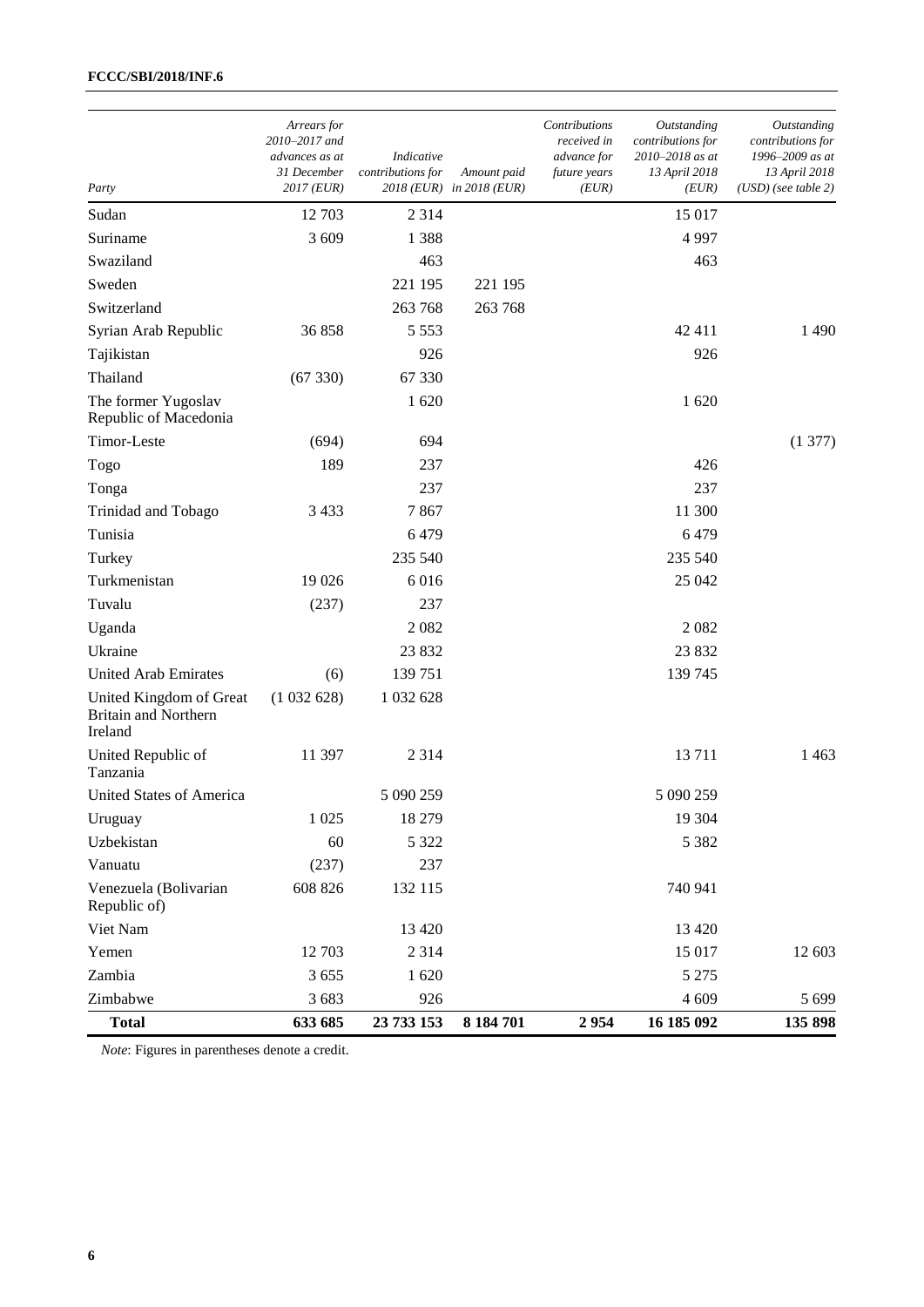# Table 2 **Trust Fund for the Core Budget of the UNFCCC (Convention): status of outstanding contributions for the years 1996–2009**

(United States dollars)

| Party                               | Arrears for 1996-<br>2009 and advances as<br>at 31 December 2017 | Amount paid | Amount converted<br>into euros and offset<br>against euro<br>in 2018 contributions for 2018 | Contributions<br>received in advance<br>for future years | <i><b>Outstanding</b></i><br>contributions as at<br>13 April 2018 |
|-------------------------------------|------------------------------------------------------------------|-------------|---------------------------------------------------------------------------------------------|----------------------------------------------------------|-------------------------------------------------------------------|
| Algeria                             | (222)                                                            |             | 222                                                                                         |                                                          |                                                                   |
| Benin                               | 133                                                              |             | 133                                                                                         |                                                          | 133                                                               |
| Burundi                             | 2 2 0 3                                                          |             | 2 2 0 3                                                                                     |                                                          | 2 2 0 3                                                           |
| Chad                                | 3 0 0 5                                                          |             | 3 0 0 5                                                                                     |                                                          | 3 0 0 5                                                           |
| Comoros                             | 30                                                               |             | 30                                                                                          |                                                          | 30                                                                |
| Democratic Republic of the<br>Congo | 832                                                              |             | 832                                                                                         |                                                          | 832                                                               |
| Djibouti                            | 158                                                              |             | 158                                                                                         |                                                          | 158                                                               |
| Dominica                            | 3 0 0 5                                                          |             | 3 0 0 5                                                                                     |                                                          | 3 0 0 5                                                           |
| Dominican Republic                  | 13 4 58                                                          |             | 13 4 58                                                                                     |                                                          | 13 458                                                            |
| Guinea-Bissau                       | 2953                                                             |             | 2953                                                                                        |                                                          | 2953                                                              |
| Guyana                              | (7067)                                                           |             | 553                                                                                         | 6.514                                                    |                                                                   |
| Lesotho                             |                                                                  | 30          |                                                                                             | 30                                                       |                                                                   |
| Liberia                             | 776                                                              |             | 776                                                                                         |                                                          | 776                                                               |
| Libya                               | 66 351                                                           |             | 66 351                                                                                      |                                                          | 66 351                                                            |
| Mauritania                          | 2570                                                             |             | 2570                                                                                        |                                                          | 2 5 7 0                                                           |
| Nicaragua                           | 848                                                              |             | 848                                                                                         |                                                          | 848                                                               |
| Niger                               | 1088                                                             |             | 1088                                                                                        |                                                          | 1088                                                              |
| Nigeria                             | 22 080                                                           |             | 22 080                                                                                      |                                                          | 22 080                                                            |
| Saint Vincent and the<br>Grenadines | 2 1 4 0                                                          |             | 2 1 4 0                                                                                     |                                                          | 2 1 4 0                                                           |
| Sao Tome and Principe               | 933                                                              |             | 933                                                                                         |                                                          | 933                                                               |
| Syrian Arab Republic                | 1490                                                             |             | 1490                                                                                        |                                                          | 1490                                                              |
| Timor-Leste                         |                                                                  | 1 377       |                                                                                             | 1 377                                                    |                                                                   |
| United Republic of<br>Tanzania      | 1463                                                             |             | 1463                                                                                        |                                                          | 1463                                                              |
| Yemen                               | 12 603                                                           |             | 12 603                                                                                      |                                                          | 12 603                                                            |
| Zimbabwe                            | 5 6 9 9                                                          |             | 5 6 9 9                                                                                     |                                                          | 5 6 9 9                                                           |
| <b>Total</b>                        | 136 530                                                          | 1 407       | 144 594                                                                                     | 7921                                                     | 143 819                                                           |

*Note*: Figures in parentheses denote a credit.

### Table 3

**List of Parties according to their status of contributions to the Trust Fund for the Core Budget of the UNFCCC (Convention) as at 13 April 2018**

# **(a) Parties that have paid contributions up to and including 2018**

| Albania         | Antigua and Barbuda | Armenia                | Australia       |
|-----------------|---------------------|------------------------|-----------------|
| Austria         | Azerbaijan          | Bahrain                | Bangladesh      |
| <b>Barbados</b> | <b>Bhutan</b>       | Bosnia and Herzegovina | <b>Botswana</b> |
| <b>Bulgaria</b> | Canada              | Cook Islands           | Croatia         |
| Cyprus          | Czechia             | Eritrea                | Estonia         |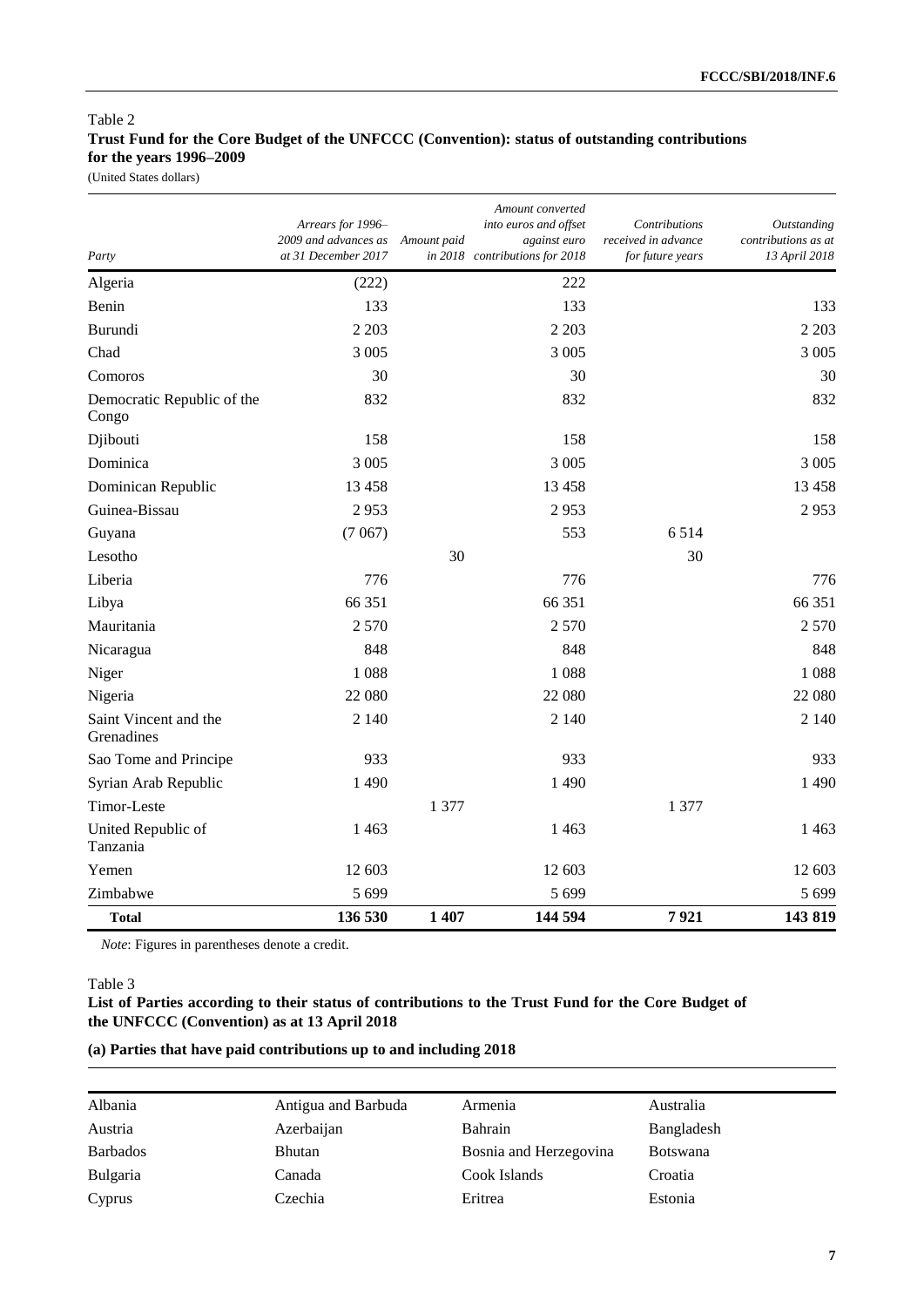| European Union                                          | Fiji             | Finland                   | France      |
|---------------------------------------------------------|------------------|---------------------------|-------------|
| Gabon                                                   | Germany          | Ghana                     | Guyana      |
| Hungary                                                 | <b>Ireland</b>   | Italy                     | Jamaica     |
| Kazakhstan                                              | Kiribati         | Kuwait                    | Latvia      |
| Lesotho                                                 | Liechtenstein    | Lithuania                 | Luxembourg  |
| Malta                                                   | <b>Mauritius</b> | Mexico                    | Monaco      |
| Montenegro                                              | Myanmar          | <b>Netherlands</b>        | New Zealand |
| Norway                                                  | Papua New Guinea | Philippines               | Poland      |
| Republic of Korea                                       | Romania          | <b>Russian Federation</b> | San Marino  |
| Serbia                                                  | Singapore        | Slovakia                  | Slovenia    |
| Somalia                                                 | South Africa     | <b>State of Palestine</b> | Sweden      |
| Switzerland                                             | Thailand         | Timor-Leste               | Tuvalu      |
| United Kingdom of Great<br>Britain and Northern Ireland | Vanuatu          |                           |             |
| <b>Total: 70 Parties</b>                                |                  |                           |             |

*Note*: For the purpose of table 3, a Party is considered not to have a contribution outstanding for a particular year if the amount of the outstanding balance for that particular year is less than EUR 50. This applies to the following Parties: Afghanistan (2014), Congo (2017), Iceland (2016), Kazakhstan (2018), Malawi (2010), Malaysia (2017), Mongolia (2017), Myanmar (2018) and State of Palestine (2018).

### **(b) Parties with outstanding contributions for 2018 (one year outstanding)**

| Algeria                  | Andorra               | Argentina                | <b>Bahamas</b>                               |
|--------------------------|-----------------------|--------------------------|----------------------------------------------|
| <b>Belarus</b>           | Belgium               | Cambodia                 | Chile                                        |
| China                    | Congo                 | Costa Rica               | Denmark                                      |
| Egypt                    | Georgia               | Guatemala                | India                                        |
| Indonesia                | Israel                | Japan                    | Jordan                                       |
| Kyrgyzstan               | Malaysia              | Maldives                 | Marshall Islands                             |
| Mongolia                 | Morocco               | Mozambique               | Namibia                                      |
| Nepal                    | Niue                  | Palau                    | Panama                                       |
| Paraguay                 | Peru                  | Portugal                 | Qatar                                        |
| Republic of Moldova      | Saint Kitts and Nevis | Samoa                    | Seychelles                                   |
| Spain                    | Swaziland             | Tajikistan               | The former Yugoslav<br>Republic of Macedonia |
| Tonga                    | Tunisia               | Turkey                   | Uganda                                       |
| Ukraine                  | United Arab Emirates  | United States of America | Viet Nam                                     |
| <b>Total: 52 Parties</b> |                       |                          |                                              |

#### **(c) Parties with outstanding contributions for the years 2017–2018 (two years outstanding)**

| Brunei Darussalam        | Colombia     | Democratic People's<br>Republic of Korea | Ethiopia            |
|--------------------------|--------------|------------------------------------------|---------------------|
| Greece                   | Haiti        | Iceland                                  | Kenya               |
| Oman                     | Sierra Leone | Togo                                     | Trinidad and Tobago |
| Uruguay                  | Uzbekistan   |                                          |                     |
| <b>Total: 14 Parties</b> |              |                                          |                     |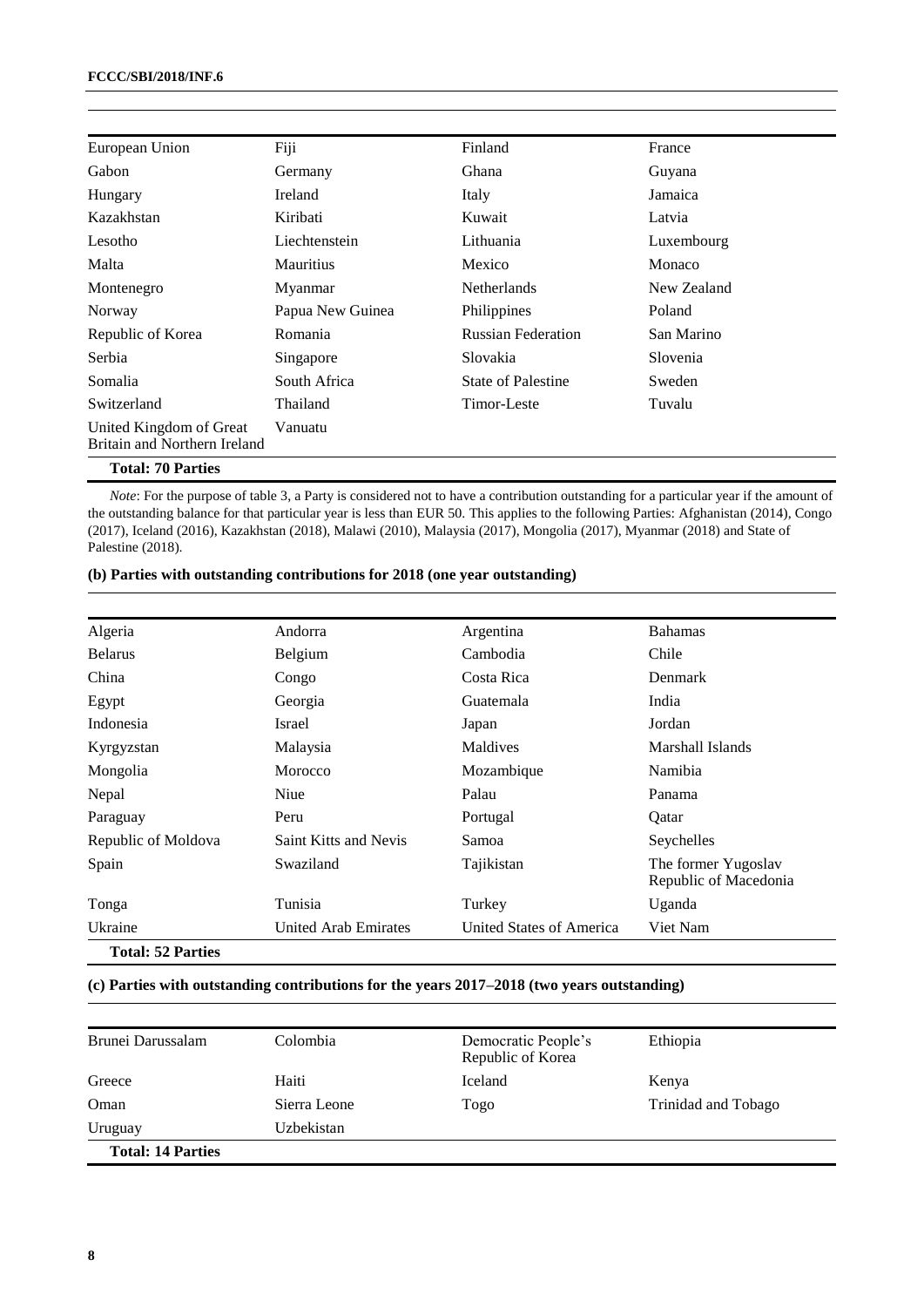|  | (d) Parties with outstanding contributions for the years 2016–2018 (three years outstanding) |  |  |
|--|----------------------------------------------------------------------------------------------|--|--|
|  |                                                                                              |  |  |

| Angola                              | Honduras                                                                                     | Iran (Islamic Republic of)            | Iraq                                |
|-------------------------------------|----------------------------------------------------------------------------------------------|---------------------------------------|-------------------------------------|
| Lao People's Democratic<br>Republic | Nauru                                                                                        | Saudi Arabia                          |                                     |
| <b>Total: 7 Parties</b>             |                                                                                              |                                       |                                     |
|                                     | (e) Parties with outstanding contributions for the years 2015–2018 (four years outstanding)  |                                       |                                     |
| Afghanistan                         | <b>Bolivia (Plurinational State</b>                                                          | <b>Brazil</b>                         | Cabo Verde                          |
|                                     | of)                                                                                          |                                       |                                     |
| El Salvador                         | Mali                                                                                         | Pakistan                              | Rwanda                              |
| Saint Lucia                         | Sri Lanka                                                                                    | Zambia                                |                                     |
| <b>Total: 11 Parties</b>            |                                                                                              |                                       |                                     |
|                                     | (f) Parties with outstanding contributions for the years 2014–2018 (five years outstanding)  |                                       |                                     |
| Central African Republic            | Côte d'Ivoire                                                                                | Ecuador                               | Lebanon                             |
| South Sudan                         | Suriname                                                                                     |                                       |                                     |
| <b>Total: 6 Parties</b>             |                                                                                              |                                       |                                     |
|                                     | (g) Parties with outstanding contributions for the years 2013–2018 (six years outstanding)   |                                       |                                     |
| <b>Belize</b>                       | <b>Burkina Faso</b>                                                                          | Madagascar                            | Micronesia (Federated<br>States of) |
| Senegal                             | Turkmenistan                                                                                 |                                       |                                     |
| <b>Total: 6 Parties</b>             |                                                                                              |                                       |                                     |
|                                     | (h) Parties with outstanding contributions for the years 2012–2018 (seven years outstanding) |                                       |                                     |
| Guinea                              |                                                                                              |                                       |                                     |
| <b>Total: 1 Party</b>               |                                                                                              |                                       |                                     |
|                                     | (i) Parties with outstanding contributions for the years 2011–2018 (eight years outstanding) |                                       |                                     |
| Malawi                              | Solomon Islands                                                                              | Venezuela (Bolivarian<br>Republic of) |                                     |
| <b>Total: 3 Parties</b>             |                                                                                              |                                       |                                     |
|                                     | (j) Parties with outstanding contributions for the years 2010–2018 (nine years outstanding)  |                                       |                                     |
| Cameroon                            | Cuba                                                                                         | Gambia                                | Grenada                             |
|                                     |                                                                                              |                                       |                                     |
| Sudan                               |                                                                                              |                                       |                                     |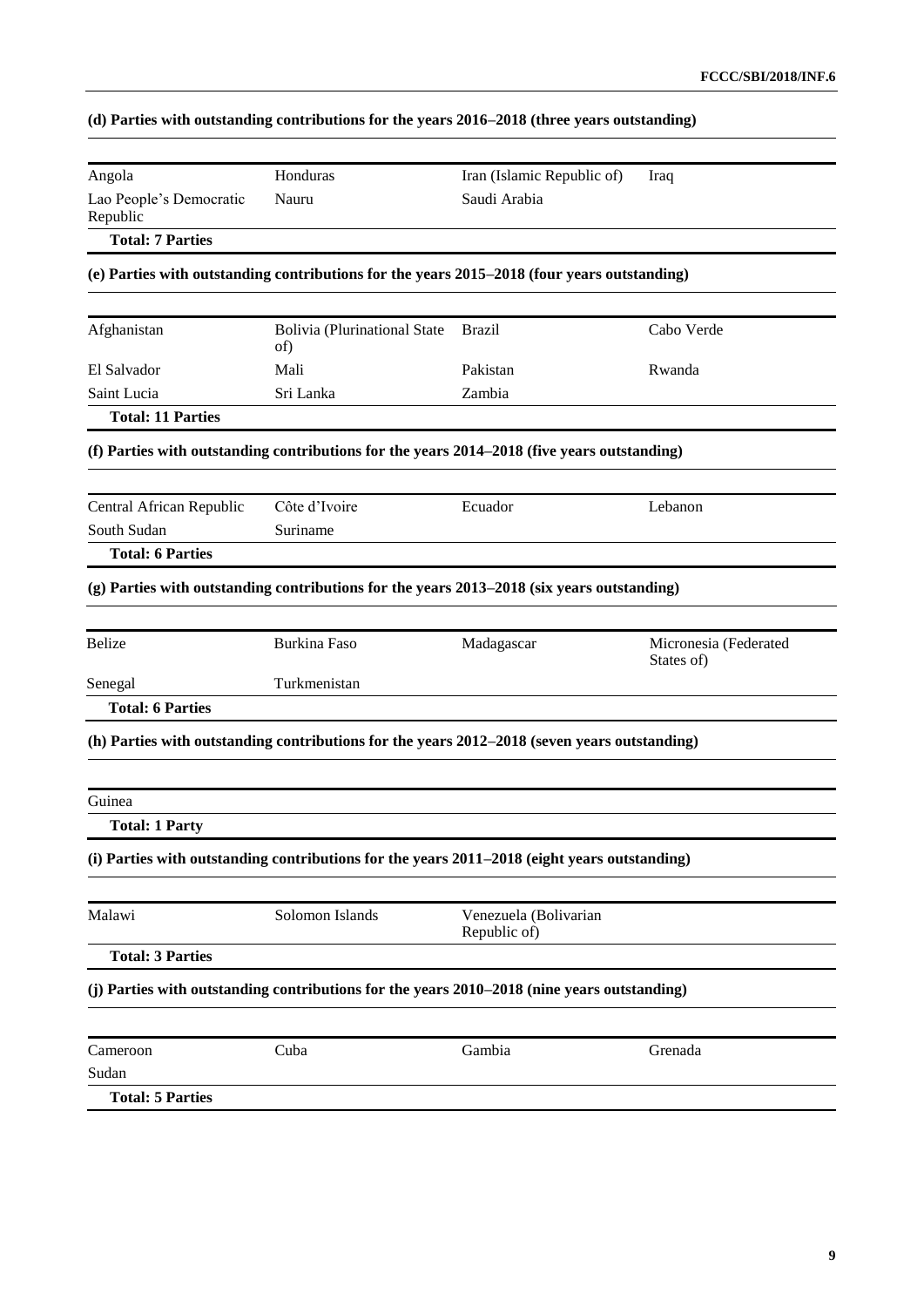| Benin                          | Comoros           | Democratic Republic of the Dilbouti<br>Congo |                      |
|--------------------------------|-------------------|----------------------------------------------|----------------------|
| Dominican Republic             | Equatorial Guinea | Liberia                                      | Libya                |
| Nicaragua                      | Nigeria           | Sao Tome and Principe                        | Syrian Arab Republic |
| United Republic of<br>Tanzania | Zimbabwe          |                                              |                      |
| <b>Total: 14 Parties</b>       |                   |                                              |                      |

### **(k) Parties with outstanding contributions for the years 2004–2018 (between 9 and 15 years outstanding)**

# **(l) Parties with outstanding contributions for the years 1996–2018 (16 or more years outstanding)**

| Burundi                 | Chad  | Dominica                                   | Guinea-Bissau |
|-------------------------|-------|--------------------------------------------|---------------|
| Mauritania              | Niger | Saint Vincent and the<br><b>Grenadines</b> | Yemen         |
| <b>Total: 8 Parties</b> |       |                                            |               |

#### Table 4

### **Trust Fund for the Core Budget of the UNFCCC (Kyoto Protocol): status of contributions**

| Party                                      | Arrears for<br>2010-2017 and<br>advances as at<br>31 December<br>2017 (EUR) | <b>Indicative</b><br>contributions for Amount paid in<br>2018 (EUR) | 2018 (EUR) | Contributions<br>received in<br>advance for<br>future years<br>(EUR) | Outstanding<br>contributions for<br>2010-2018 as at<br>13 April 2018<br>(EUR) | <b>Outstanding</b><br>contributions for<br>2005-2009 as at<br>13 April 2018<br>$(USD)$ (see table 5) |
|--------------------------------------------|-----------------------------------------------------------------------------|---------------------------------------------------------------------|------------|----------------------------------------------------------------------|-------------------------------------------------------------------------------|------------------------------------------------------------------------------------------------------|
| Afghanistan                                | 2 1 3 4                                                                     | 326                                                                 |            |                                                                      | 2 4 6 0                                                                       |                                                                                                      |
| Albania                                    |                                                                             | 435                                                                 | 435        |                                                                      |                                                                               |                                                                                                      |
| Algeria                                    | (100)                                                                       | 8758                                                                |            |                                                                      | 8658                                                                          |                                                                                                      |
| Angola                                     | 2583                                                                        | 544                                                                 |            |                                                                      | 3 1 2 7                                                                       |                                                                                                      |
| Antigua and Barbuda                        |                                                                             | 109                                                                 | 109        |                                                                      |                                                                               |                                                                                                      |
| Argentina                                  | 88 680                                                                      | 48 5 25                                                             |            |                                                                      | 137 205                                                                       |                                                                                                      |
| Armenia                                    |                                                                             | 326                                                                 | 326        |                                                                      |                                                                               |                                                                                                      |
| Australia                                  | (127133)                                                                    | 127 133                                                             |            |                                                                      |                                                                               |                                                                                                      |
| Austria                                    |                                                                             | 39 168                                                              | 39 168     |                                                                      |                                                                               |                                                                                                      |
| Azerbaijan                                 |                                                                             | 3 2 6 4                                                             | 3 2 6 4    |                                                                      |                                                                               |                                                                                                      |
| <b>Bahamas</b>                             |                                                                             | 762                                                                 |            |                                                                      | 762                                                                           |                                                                                                      |
| Bahrain                                    | 23                                                                          | 2 3 9 4                                                             | 2417       |                                                                      |                                                                               |                                                                                                      |
| Bangladesh                                 |                                                                             | 544                                                                 | 544        |                                                                      |                                                                               |                                                                                                      |
| <b>Barbados</b>                            | (379)                                                                       | 381                                                                 |            |                                                                      | 3                                                                             |                                                                                                      |
| <b>Belarus</b>                             |                                                                             | 3 0 4 6                                                             |            |                                                                      | 3 0 4 6                                                                       |                                                                                                      |
| Belgium                                    |                                                                             | 48 144                                                              |            |                                                                      | 48 144                                                                        |                                                                                                      |
| <b>Belize</b>                              | 393                                                                         | 42                                                                  |            |                                                                      | 435                                                                           |                                                                                                      |
| Benin                                      | 2 2 8 2                                                                     | 163                                                                 |            |                                                                      | 2 4 4 5                                                                       | 576                                                                                                  |
| Bhutan                                     | (42)                                                                        | 42                                                                  |            |                                                                      |                                                                               |                                                                                                      |
| <b>Bolivia</b> (Plurinational State<br>of) | 2 3 8 4                                                                     | 653                                                                 |            |                                                                      | 3 0 3 7                                                                       |                                                                                                      |
| Bosnia and Herzegovina                     |                                                                             | 707                                                                 | 707        |                                                                      |                                                                               |                                                                                                      |
| Botswana                                   | (722)                                                                       | 762                                                                 |            |                                                                      | 40                                                                            |                                                                                                      |
| <b>Brazil</b>                              | 146 508                                                                     | 207 971                                                             |            |                                                                      | 354 479                                                                       |                                                                                                      |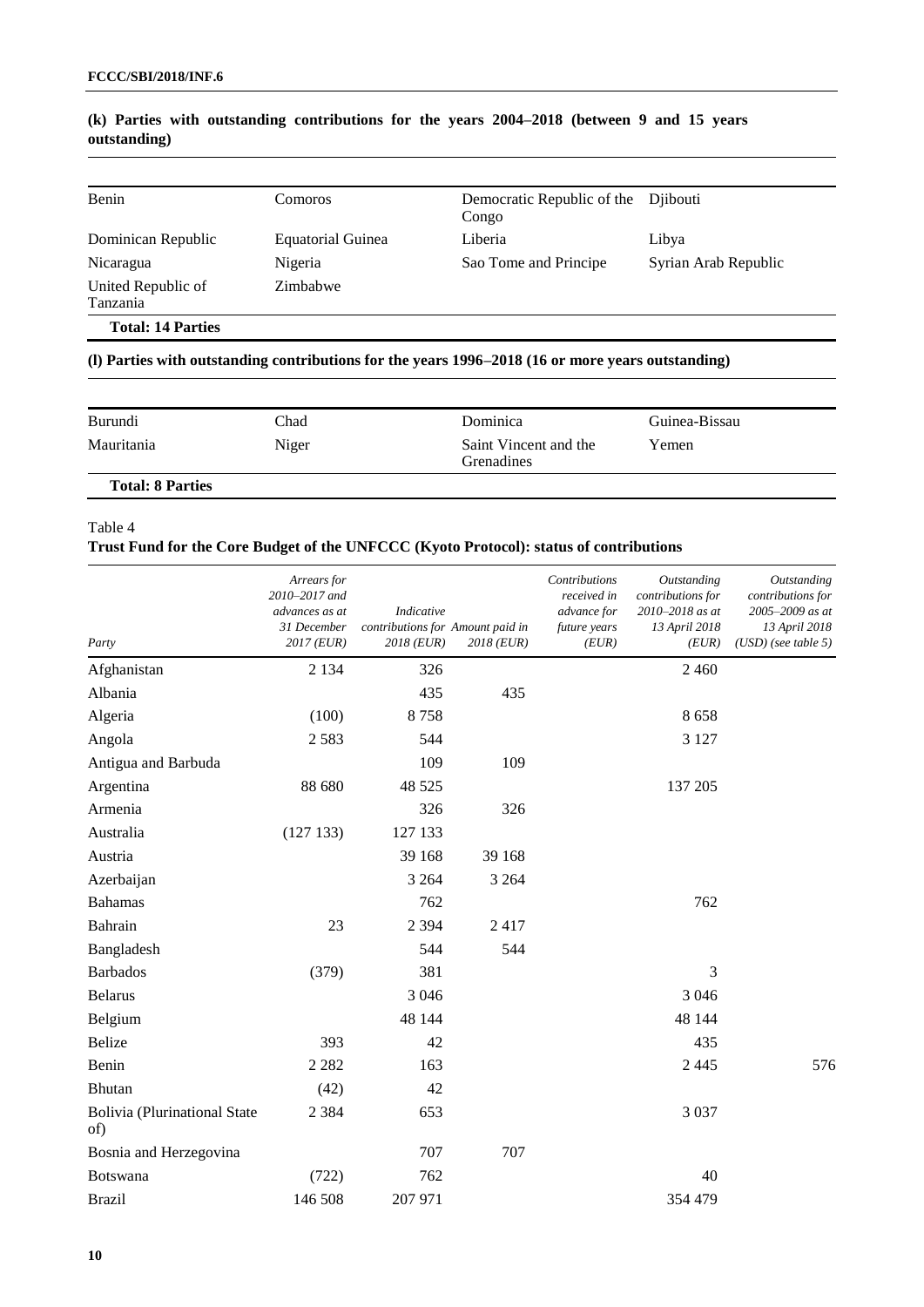| Party                                    | Arrears for<br>2010-2017 and<br>advances as at<br>31 December<br>$2017$ (EUR) | Indicative<br>contributions for Amount paid in<br>2018 (EUR) | 2018 (EUR) | Contributions<br>received in<br>advance for<br>future years<br>(EUR) | Outstanding<br>contributions for<br>2010-2018 as at<br>13 April 2018<br>(EUR) | Outstanding<br>contributions for<br>2005-2009 as at<br>13 April 2018<br>$(USD)$ (see table 5) |
|------------------------------------------|-------------------------------------------------------------------------------|--------------------------------------------------------------|------------|----------------------------------------------------------------------|-------------------------------------------------------------------------------|-----------------------------------------------------------------------------------------------|
| Brunei Darussalam                        | 2883                                                                          | 1578                                                         |            |                                                                      | 4 4 6 1                                                                       |                                                                                               |
| Bulgaria                                 |                                                                               | 2448                                                         | 2 4 4 8    |                                                                      |                                                                               |                                                                                               |
| <b>Burkina Faso</b>                      | 1 668                                                                         | 218                                                          |            |                                                                      | 1886                                                                          |                                                                                               |
| Burundi                                  | 672                                                                           | 42                                                           |            |                                                                      | 714                                                                           | 489                                                                                           |
| Cabo Verde                               | 227                                                                           | 42                                                           |            |                                                                      | 269                                                                           |                                                                                               |
| Cambodia                                 | 5                                                                             | 218                                                          |            |                                                                      | 223                                                                           |                                                                                               |
| Cameroon                                 | 8 4 4 8                                                                       | 544                                                          |            |                                                                      | 8 9 9 2                                                                       | 503                                                                                           |
| Central African Republic                 | 298                                                                           | 42                                                           |            |                                                                      | 340                                                                           |                                                                                               |
| Chad                                     | 2 1 1 7                                                                       | 272                                                          |            |                                                                      | 2 3 8 9                                                                       |                                                                                               |
| Chile                                    |                                                                               | 21 706                                                       |            |                                                                      | 21 706                                                                        |                                                                                               |
| China                                    |                                                                               | 430 901                                                      |            |                                                                      | 430 901                                                                       |                                                                                               |
| Colombia                                 | 32 012                                                                        | 17517                                                        |            |                                                                      | 49 5 29                                                                       |                                                                                               |
| Comoros                                  | 672                                                                           | 42                                                           |            |                                                                      | 714                                                                           | 92                                                                                            |
| Congo                                    | 1                                                                             | 326                                                          |            |                                                                      | 327                                                                           |                                                                                               |
| Cook Islands                             | (42)                                                                          | 42                                                           |            |                                                                      |                                                                               |                                                                                               |
| Costa Rica                               | 872                                                                           | 2557                                                         | 3 2 7 9    |                                                                      | 150                                                                           |                                                                                               |
| Côte d'Ivoire                            | 3 8 6 0                                                                       | 490                                                          |            |                                                                      | 4 3 5 0                                                                       |                                                                                               |
| Croatia                                  |                                                                               | 5 3 8 6                                                      | 5 3 8 6    |                                                                      |                                                                               |                                                                                               |
| Cuba                                     | 52 238                                                                        | 3536                                                         |            |                                                                      | 55 774                                                                        | 4 4 9 3                                                                                       |
| Cyprus                                   |                                                                               | 2 3 3 9                                                      | 2 3 3 9    |                                                                      |                                                                               |                                                                                               |
| Czechia                                  | (18714)                                                                       | 18714                                                        |            |                                                                      |                                                                               |                                                                                               |
| Democratic People's<br>Republic of Korea | 497                                                                           | 272                                                          |            |                                                                      | 769                                                                           |                                                                                               |
| Democratic Republic of the<br>Congo      | 3 2 7 5                                                                       | 435                                                          |            |                                                                      | 3710                                                                          | 696                                                                                           |
| Denmark                                  |                                                                               | 31 770                                                       |            |                                                                      | 31 770                                                                        |                                                                                               |
| Djibouti                                 | 672                                                                           | 42                                                           |            |                                                                      | 714                                                                           | 158                                                                                           |
| Dominica                                 | 672                                                                           | 42                                                           |            |                                                                      | 714                                                                           | 474                                                                                           |
| Dominican Republic                       | 33 577                                                                        | 2 5 0 2                                                      |            |                                                                      | 36 079                                                                        | 12 12 8                                                                                       |
| Ecuador                                  | 21 601                                                                        | 3 6 4 5                                                      |            |                                                                      | 25 24 6                                                                       |                                                                                               |
| Egypt                                    |                                                                               | 8 2 6 9                                                      |            |                                                                      | 8 2 6 9                                                                       |                                                                                               |
| El Salvador                              | 3812                                                                          | 762                                                          |            |                                                                      | 4574                                                                          |                                                                                               |
| <b>Equatorial Guinea</b>                 | 6829                                                                          | 544                                                          |            |                                                                      | 7373                                                                          | 23                                                                                            |
| Eritrea                                  | (42)                                                                          | 42                                                           |            |                                                                      |                                                                               |                                                                                               |
| Estonia                                  |                                                                               | 2067                                                         | 2067       |                                                                      |                                                                               |                                                                                               |
| Ethiopia                                 | 994                                                                           | 544                                                          |            |                                                                      | 1538                                                                          |                                                                                               |
| European Union                           |                                                                               | 104 705                                                      | 104 705    |                                                                      |                                                                               |                                                                                               |
| Fiji                                     | (139)                                                                         | 163                                                          |            |                                                                      | 24                                                                            |                                                                                               |
| Finland                                  | (24806)                                                                       | 24 806                                                       |            |                                                                      |                                                                               |                                                                                               |
| France                                   |                                                                               | 264 329                                                      | 264 329    |                                                                      |                                                                               |                                                                                               |
| Gabon                                    | 11 411                                                                        | 925                                                          | 12 3 36    |                                                                      |                                                                               |                                                                                               |
| Gambia                                   | 672                                                                           | 42                                                           |            |                                                                      | 714                                                                           |                                                                                               |
| Georgia                                  |                                                                               | 435                                                          |            |                                                                      | 435                                                                           |                                                                                               |
| Germany                                  |                                                                               | 347 561                                                      | 347 561    |                                                                      |                                                                               |                                                                                               |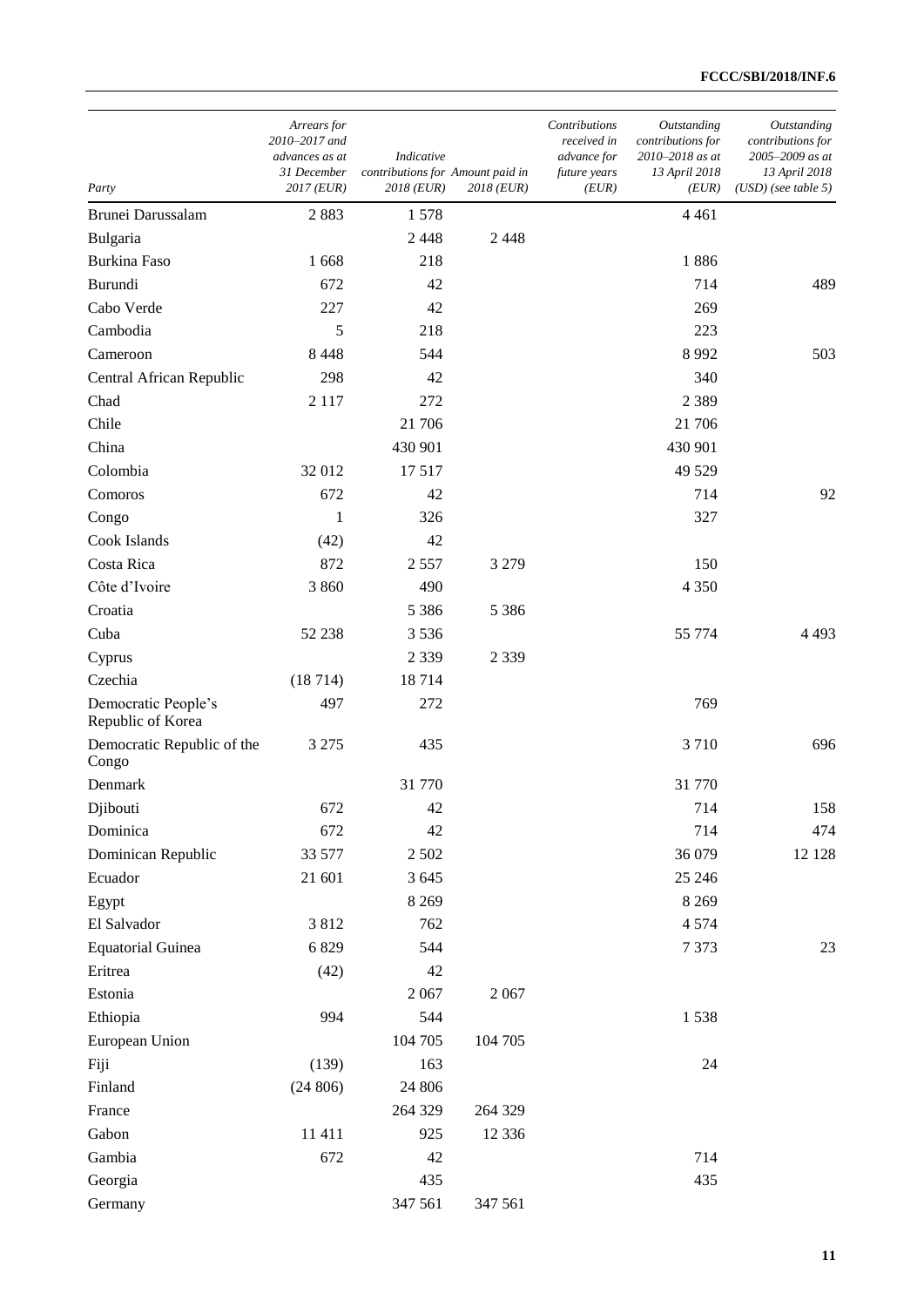| Party                               | Arrears for<br>2010-2017 and<br>advances as at<br>31 December<br>$2017$ (EUR) | Indicative<br>contributions for Amount paid in<br>2018 (EUR) | 2018 (EUR) | Contributions<br>received in<br>advance for<br>future years<br>(EUR) | Outstanding<br>contributions for<br>2010-2018 as at<br>13 April 2018<br>(EUR) | Outstanding<br>contributions for<br>2005-2009 as at<br>13 April 2018<br>$(USD)$ (see table 5) |
|-------------------------------------|-------------------------------------------------------------------------------|--------------------------------------------------------------|------------|----------------------------------------------------------------------|-------------------------------------------------------------------------------|-----------------------------------------------------------------------------------------------|
| Ghana                               | (870)                                                                         | 870                                                          |            |                                                                      |                                                                               |                                                                                               |
| Greece                              | 46 825                                                                        | 25 622                                                       |            |                                                                      | 72 447                                                                        |                                                                                               |
| Grenada                             | 672                                                                           | 42                                                           |            |                                                                      | 714                                                                           |                                                                                               |
| Guatemala                           |                                                                               | 1523                                                         |            |                                                                      | 1523                                                                          |                                                                                               |
| Guinea                              | 1 0 0 6                                                                       | 109                                                          |            |                                                                      | 1 1 1 5                                                                       |                                                                                               |
| Guinea-Bissau                       | 672                                                                           | 42                                                           |            |                                                                      | 714                                                                           | 409                                                                                           |
| Guyana                              | (109)                                                                         | 109                                                          |            |                                                                      |                                                                               |                                                                                               |
| Haiti                               | 318                                                                           | 163                                                          |            |                                                                      | 481                                                                           |                                                                                               |
| Honduras                            | 763                                                                           | 435                                                          |            |                                                                      | 1 1 9 8                                                                       |                                                                                               |
| Hungary                             | (8758)                                                                        | 8758                                                         |            |                                                                      |                                                                               |                                                                                               |
| Iceland                             |                                                                               | 1 2 5 1                                                      |            |                                                                      | 1 2 5 1                                                                       |                                                                                               |
| India                               | 70                                                                            | 40 093                                                       | 70         |                                                                      | 40 093                                                                        |                                                                                               |
| Indonesia                           |                                                                               | 27418                                                        |            |                                                                      | 27 418                                                                        |                                                                                               |
| Iran (Islamic Republic of)          | 127 962                                                                       | 25 622                                                       | 46 825     |                                                                      | 106 759                                                                       |                                                                                               |
| Iraq                                | 25 631                                                                        | 7018                                                         |            |                                                                      | 32 649                                                                        |                                                                                               |
| Ireland                             | (18224)                                                                       | 18 2 24                                                      |            |                                                                      |                                                                               |                                                                                               |
| Israel                              |                                                                               | 23 392                                                       |            |                                                                      | 23 392                                                                        |                                                                                               |
| Italy                               |                                                                               | 203 891                                                      | 203 891    |                                                                      |                                                                               |                                                                                               |
| Jamaica                             | (473)                                                                         | 490                                                          |            |                                                                      | 17                                                                            |                                                                                               |
| Japan                               |                                                                               | 526 592                                                      | 385 912    |                                                                      | 140 680                                                                       |                                                                                               |
| Jordan                              |                                                                               | 1088                                                         |            |                                                                      | 1088                                                                          |                                                                                               |
| Kazakhstan                          | (10387)                                                                       | 10 390                                                       |            |                                                                      | 3                                                                             |                                                                                               |
| Kenya                               | 1807                                                                          | 979                                                          |            |                                                                      | 2786                                                                          |                                                                                               |
| Kiribati                            | 298                                                                           | 42                                                           | 325        |                                                                      | 15                                                                            |                                                                                               |
| Kuwait                              |                                                                               | 15 504                                                       | 15 504     |                                                                      |                                                                               |                                                                                               |
| Kyrgyzstan                          | 12                                                                            | 109                                                          |            |                                                                      | 121                                                                           |                                                                                               |
| Lao People's Democratic<br>Republic | 397                                                                           | 163                                                          |            |                                                                      | 560                                                                           |                                                                                               |
| Latvia                              |                                                                               | 2720                                                         | 2720       |                                                                      |                                                                               |                                                                                               |
| Lebanon                             | 27 039                                                                        | 2 5 0 2                                                      | 9987       |                                                                      | 19 5 5 4                                                                      |                                                                                               |
| Lesotho                             |                                                                               | 42                                                           | 42         |                                                                      |                                                                               |                                                                                               |
| Liberia                             | 672                                                                           | 42                                                           |            |                                                                      | 714                                                                           | 489                                                                                           |
| Libya                               | 100 956                                                                       | 6 800                                                        |            |                                                                      | 107 756                                                                       | 22 982                                                                                        |
| Liechtenstein                       |                                                                               | 381                                                          |            |                                                                      | 381                                                                           |                                                                                               |
| Lithuania                           | (3917)                                                                        | 3917                                                         |            |                                                                      |                                                                               |                                                                                               |
| Luxembourg                          |                                                                               | 3 4 8 2                                                      | 3 4 8 2    |                                                                      |                                                                               |                                                                                               |
| Madagascar                          | 1520                                                                          | 163                                                          |            |                                                                      | 1683                                                                          |                                                                                               |
| Malawi                              | 1 2 4 1                                                                       | 109                                                          |            |                                                                      | 1 3 5 0                                                                       |                                                                                               |
| Malaysia                            | 111                                                                           | 17517                                                        |            |                                                                      | 17 628                                                                        |                                                                                               |
| Maldives                            |                                                                               | 109                                                          |            |                                                                      | 109                                                                           |                                                                                               |
| Mali                                | 982                                                                           | 163                                                          |            |                                                                      | 1 1 4 5                                                                       |                                                                                               |
| Malta                               |                                                                               | 870                                                          | 870        |                                                                      |                                                                               |                                                                                               |
| Marshall Islands                    | $\,8\,$                                                                       | 42                                                           |            |                                                                      | 50                                                                            |                                                                                               |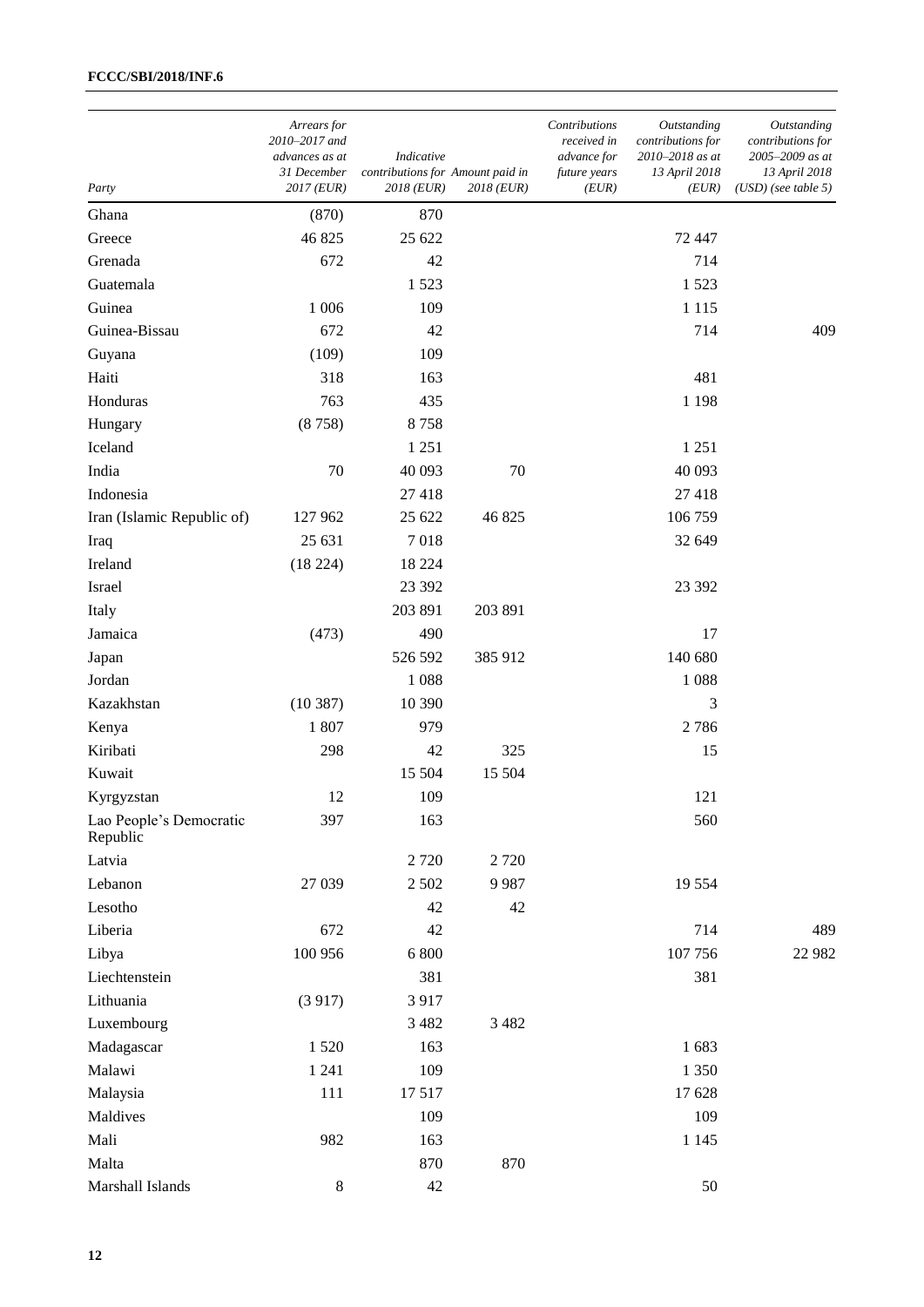| Contributions<br>Arrears for<br>2010-2017 and<br>received in<br>advances as at<br>Indicative<br>advance for<br>contributions for Amount paid in<br>31 December<br>future years<br>2017 (EUR)<br>2018 (EUR)<br>2018 (EUR)<br>(EUR)<br>Party | Outstanding<br>contributions for<br>2010-2018 as at<br>13 April 2018<br>(EUR) | Outstanding<br>contributions for<br>2005-2009 as at<br>13 April 2018<br>$(USD)$ (see table 5) |
|--------------------------------------------------------------------------------------------------------------------------------------------------------------------------------------------------------------------------------------------|-------------------------------------------------------------------------------|-----------------------------------------------------------------------------------------------|
| Mauritania<br>1 2 4 1<br>109                                                                                                                                                                                                               | 1 3 5 0                                                                       | 440                                                                                           |
| Mauritius<br>653<br>(653)                                                                                                                                                                                                                  |                                                                               |                                                                                               |
| Mexico<br>78 064<br>78 064                                                                                                                                                                                                                 |                                                                               |                                                                                               |
| 42<br>Micronesia (Federated<br>395<br>States of)                                                                                                                                                                                           | 437                                                                           |                                                                                               |
| Monaco<br>544<br>544                                                                                                                                                                                                                       |                                                                               |                                                                                               |
| 5<br>Mongolia<br>272                                                                                                                                                                                                                       | 277                                                                           |                                                                                               |
| 218<br>Montenegro<br>(218)                                                                                                                                                                                                                 |                                                                               |                                                                                               |
| 2938<br>Morocco                                                                                                                                                                                                                            | 2938                                                                          |                                                                                               |
| 795<br>218<br>795<br>Mozambique                                                                                                                                                                                                            | 218                                                                           |                                                                                               |
| 15<br>544<br>544<br>Myanmar                                                                                                                                                                                                                | 15                                                                            |                                                                                               |
| Namibia<br>1 0 1 3<br>1956<br>544                                                                                                                                                                                                          | 1487                                                                          |                                                                                               |
| Nauru<br>153<br>42                                                                                                                                                                                                                         | 195                                                                           |                                                                                               |
| 44<br>326<br>Nepal                                                                                                                                                                                                                         | 370                                                                           |                                                                                               |
| Netherlands<br>80 621<br>(80621)                                                                                                                                                                                                           |                                                                               |                                                                                               |
| New Zealand<br>(14579)<br>14 579                                                                                                                                                                                                           |                                                                               |                                                                                               |
| 2 4 8 1<br>218<br>Nicaragua                                                                                                                                                                                                                | 2699                                                                          | 885                                                                                           |
| 109<br>Niger<br>1522                                                                                                                                                                                                                       | 1631                                                                          | 489                                                                                           |
| Nigeria<br>88 715<br>11 370                                                                                                                                                                                                                | 100 085                                                                       | 16721                                                                                         |
| Niue<br>23<br>42                                                                                                                                                                                                                           | 65                                                                            |                                                                                               |
| 46 186<br>46 186<br>Norway                                                                                                                                                                                                                 |                                                                               |                                                                                               |
| Oman<br>6 1 4 7                                                                                                                                                                                                                            | 6 1 4 7                                                                       |                                                                                               |
| Pakistan<br>29 020<br>5 0 5 9                                                                                                                                                                                                              | 34 079                                                                        |                                                                                               |
| Palau<br>9<br>42                                                                                                                                                                                                                           | 51                                                                            |                                                                                               |
| 2681<br>1850<br>Panama                                                                                                                                                                                                                     | 4531                                                                          |                                                                                               |
| 493<br>218<br>925<br>214<br>Papua New Guinea                                                                                                                                                                                               |                                                                               |                                                                                               |
| 762<br>Paraguay                                                                                                                                                                                                                            | 762                                                                           |                                                                                               |
| Peru<br>7398                                                                                                                                                                                                                               | 7398                                                                          |                                                                                               |
| Philippines<br>8976<br>8 9 7 6                                                                                                                                                                                                             |                                                                               |                                                                                               |
| Poland<br>45 750<br>45 750                                                                                                                                                                                                                 |                                                                               |                                                                                               |
| Portugal<br>21 3 25                                                                                                                                                                                                                        | 21 3 25                                                                       |                                                                                               |
| 88<br>Qatar<br>14 634                                                                                                                                                                                                                      | 14 722                                                                        |                                                                                               |
| Republic of Korea<br>110 922<br>110 922                                                                                                                                                                                                    |                                                                               |                                                                                               |
| Republic of Moldova<br>218<br>Romania                                                                                                                                                                                                      | 218                                                                           |                                                                                               |
| 10 010<br>10 010<br><b>Russian Federation</b><br>167 987                                                                                                                                                                                   |                                                                               |                                                                                               |
| 167987<br>Rwanda<br>615<br>109                                                                                                                                                                                                             | 724                                                                           |                                                                                               |
| Saint Kitts and Nevis<br>14<br>42                                                                                                                                                                                                          | 56                                                                            |                                                                                               |
| Saint Lucia<br>42<br>227                                                                                                                                                                                                                   | 269                                                                           |                                                                                               |
| Saint Vincent and the<br>672<br>42<br>Grenadines                                                                                                                                                                                           | 714                                                                           | 480                                                                                           |
| 95<br>95<br>42<br>Samoa                                                                                                                                                                                                                    | 42                                                                            |                                                                                               |
| San Marino<br>163<br>163                                                                                                                                                                                                                   |                                                                               |                                                                                               |
| Sao Tome and Principe<br>42<br>672                                                                                                                                                                                                         | 714                                                                           | 130                                                                                           |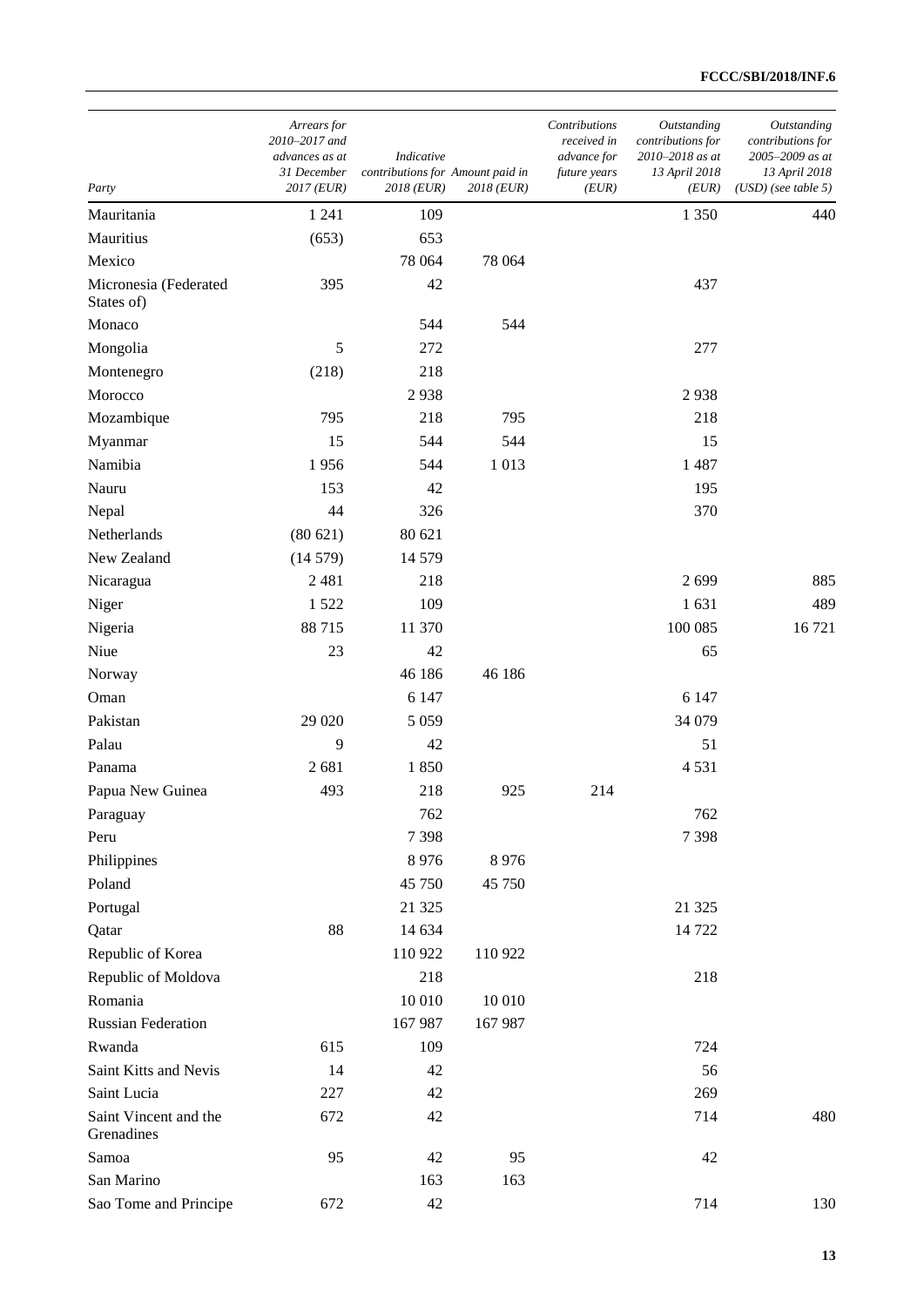| Party                                                             | Arrears for<br>2010-2017 and<br>advances as at<br>31 December<br>2017 (EUR) | Indicative<br>contributions for Amount paid in<br>2018 (EUR) | 2018 (EUR) | Contributions<br>received in<br>advance for<br>future years<br>(EUR) | Outstanding<br>contributions for<br>2010-2018 as at<br>13 April 2018<br>(EUR) | Outstanding<br>contributions for<br>2005-2009 as at<br>13 April 2018<br>$(USD)$ (see table 5) |
|-------------------------------------------------------------------|-----------------------------------------------------------------------------|--------------------------------------------------------------|------------|----------------------------------------------------------------------|-------------------------------------------------------------------------------|-----------------------------------------------------------------------------------------------|
| Saudi Arabia                                                      | 114 005                                                                     | 62 342                                                       |            |                                                                      | 176 347                                                                       |                                                                                               |
| Senegal                                                           | 2679                                                                        | 272                                                          |            |                                                                      | 2951                                                                          |                                                                                               |
| Serbia                                                            |                                                                             | 1741                                                         |            |                                                                      | 1741                                                                          |                                                                                               |
| Seychelles                                                        |                                                                             | 42                                                           |            |                                                                      | 42                                                                            |                                                                                               |
| Sierra Leone                                                      | 127                                                                         | 42                                                           |            |                                                                      | 169                                                                           |                                                                                               |
| Singapore                                                         | (24317)                                                                     | 24 3 17                                                      |            |                                                                      |                                                                               |                                                                                               |
| Slovakia                                                          |                                                                             | 8704                                                         | 8 7 0 4    |                                                                      |                                                                               |                                                                                               |
| Slovenia                                                          |                                                                             | 4570                                                         | 4570       |                                                                      |                                                                               |                                                                                               |
| Solomon Islands                                                   | 576                                                                         | 42                                                           |            |                                                                      | 618                                                                           |                                                                                               |
| Somalia                                                           | (42)                                                                        | 42                                                           |            |                                                                      |                                                                               |                                                                                               |
| South Africa                                                      | (19802)                                                                     | 19 802                                                       |            |                                                                      |                                                                               |                                                                                               |
| Spain                                                             |                                                                             | 132 899                                                      |            |                                                                      | 132 899                                                                       |                                                                                               |
| Sri Lanka                                                         | 8 5 7 4                                                                     | 1686                                                         |            |                                                                      | 10 260                                                                        |                                                                                               |
| Sudan                                                             | 6829                                                                        | 544                                                          |            |                                                                      | 7373                                                                          |                                                                                               |
| Suriname                                                          | 1857                                                                        | 326                                                          |            |                                                                      | 2 1 8 3                                                                       |                                                                                               |
| Swaziland                                                         |                                                                             | 109                                                          |            |                                                                      | 109                                                                           |                                                                                               |
| Sweden                                                            |                                                                             | 52 006                                                       | 52 006     |                                                                      |                                                                               |                                                                                               |
| Switzerland                                                       |                                                                             | 62 016                                                       | 62 016     |                                                                      |                                                                               |                                                                                               |
| Syrian Arab Republic                                              | 21 905                                                                      | 1 3 0 6                                                      |            |                                                                      | 23 211                                                                        | 4490                                                                                          |
| Tajikistan                                                        |                                                                             | 218                                                          |            |                                                                      | 218                                                                           |                                                                                               |
| Thailand                                                          | (15 830)                                                                    | 15 830                                                       |            |                                                                      |                                                                               |                                                                                               |
| The former Yugoslav<br>Republic of Macedonia                      | 12                                                                          | 381                                                          |            |                                                                      | 393                                                                           |                                                                                               |
| Timor-Leste                                                       | (86)                                                                        | 163                                                          | 77         |                                                                      |                                                                               |                                                                                               |
| Togo                                                              | 92                                                                          | 42                                                           |            |                                                                      | 134                                                                           |                                                                                               |
| Tonga                                                             | 15                                                                          | 42                                                           |            |                                                                      | 57                                                                            |                                                                                               |
| Trinidad and Tobago                                               | 3 3 8 0                                                                     | 1850                                                         |            |                                                                      | 5 2 3 0                                                                       |                                                                                               |
| Tunisia                                                           |                                                                             | 1523                                                         |            |                                                                      | 1523                                                                          |                                                                                               |
| Turkey                                                            |                                                                             | 55 379                                                       |            |                                                                      | 55 379                                                                        |                                                                                               |
| Turkmenistan                                                      | 11 207                                                                      | 1414                                                         |            |                                                                      | 12 621                                                                        |                                                                                               |
| Tuvalu                                                            | (25)                                                                        | 42                                                           |            |                                                                      | 17                                                                            |                                                                                               |
| Uganda                                                            | 731                                                                         | 490                                                          |            |                                                                      | 1 2 2 1                                                                       |                                                                                               |
| Ukraine                                                           |                                                                             | 5 603                                                        |            |                                                                      | 5 603                                                                         |                                                                                               |
| <b>United Arab Emirates</b>                                       |                                                                             | 32 858                                                       |            |                                                                      | 32 858                                                                        |                                                                                               |
| United Kingdom of Great<br><b>Britain and Northern</b><br>Ireland | (242 787)                                                                   | 242 787                                                      |            |                                                                      |                                                                               |                                                                                               |
| United Republic of<br>Tanzania                                    | 6 6 4 0                                                                     | 544                                                          |            |                                                                      | 7 1 8 4                                                                       | 2 1 1 7                                                                                       |
| Uruguay                                                           |                                                                             | 4 2 9 8                                                      |            |                                                                      | 4 2 9 8                                                                       |                                                                                               |
| Uzbekistan                                                        |                                                                             | 1 2 5 1                                                      |            |                                                                      | 1 2 5 1                                                                       |                                                                                               |
| Vanuatu                                                           | (24)                                                                        | 42                                                           |            |                                                                      | 18                                                                            |                                                                                               |
| Venezuela (Bolivarian<br>Republic of)                             | 371 653                                                                     | 31 062                                                       |            |                                                                      | 402 715                                                                       |                                                                                               |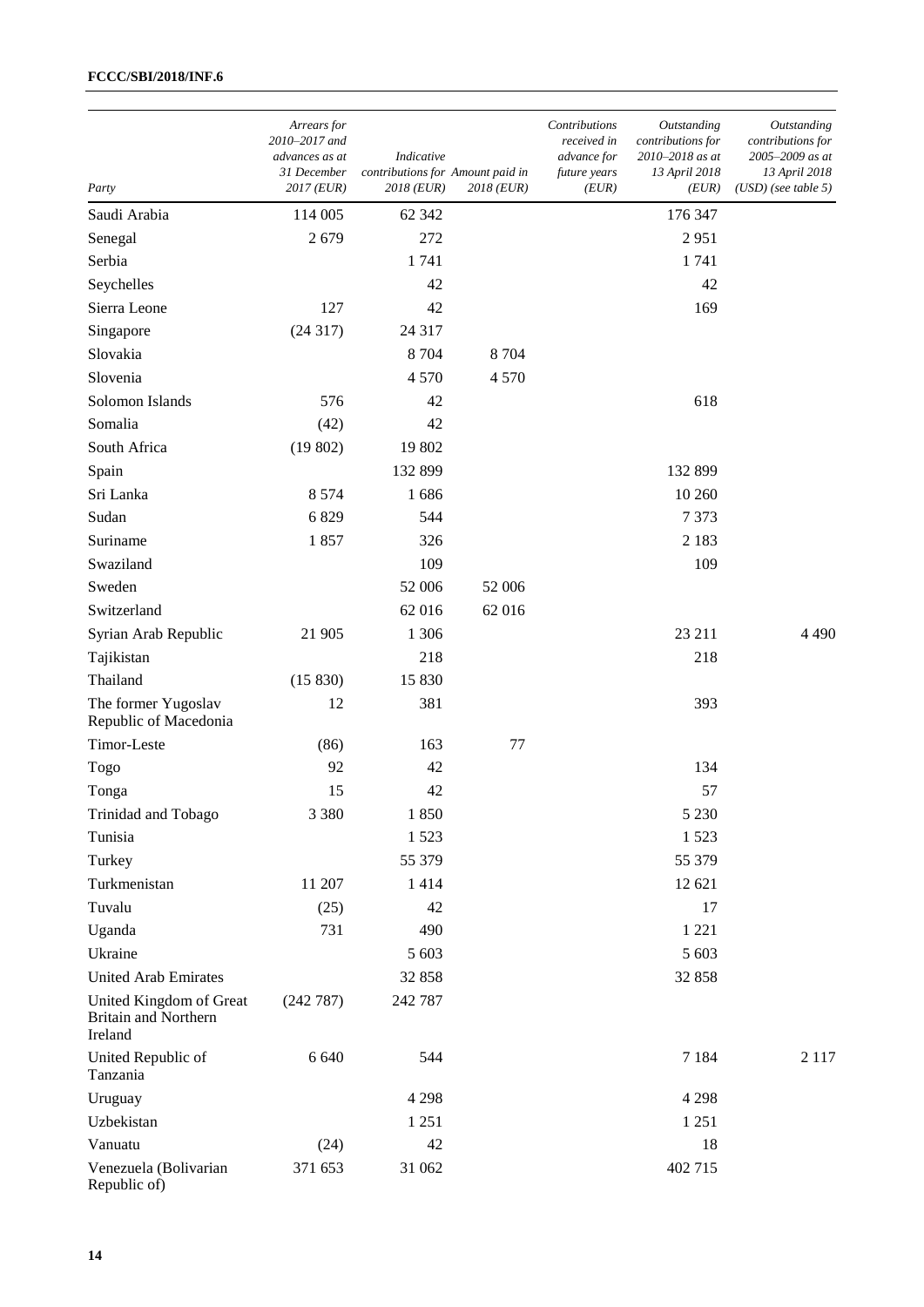| <b>Total</b> | 853 318                                                                           | 4 188 203                                                    | 2 060 395  | 214                                                                         | 2 981 341                                                                         | 72838                                                                                             |
|--------------|-----------------------------------------------------------------------------------|--------------------------------------------------------------|------------|-----------------------------------------------------------------------------|-----------------------------------------------------------------------------------|---------------------------------------------------------------------------------------------------|
| Zimbabwe     | 2 2 0 0                                                                           | 218                                                          |            |                                                                             | 2418                                                                              |                                                                                                   |
| Zambia       | 1982                                                                              | 381                                                          |            |                                                                             | 2 3 6 3                                                                           |                                                                                                   |
| Yemen        | 6829                                                                              | 544                                                          |            |                                                                             | 7 3 7 3                                                                           | 3 5 7 4                                                                                           |
| Viet Nam     |                                                                                   | 3 1 5 5                                                      |            |                                                                             | 3 1 5 5                                                                           |                                                                                                   |
| Party        | Arrears for<br>$2010 - 2017$ and<br>advances as at<br>31 December<br>$2017$ (EUR) | Indicative<br>contributions for Amount paid in<br>2018 (EUR) | 2018 (EUR) | <b>Contributions</b><br>received in<br>advance for<br>future years<br>(EUR) | Outstanding<br>contributions for<br>$2010 - 2018$ as at<br>13 April 2018<br>(EUR) | Outstanding<br>contributions for<br>$2005 - 2009$ as at<br>13 April 2018<br>$(USD)$ (see table 5) |

*Note*: Figures in parentheses denote a credit.

#### Table 5

# **Trust Fund for the Core Budget of the UNFCCC (Kyoto Protocol): status of outstanding contributions for the years 2005–2009**

(United States dollars)

| Party                               | Arrears for 2005-<br>2009 and advances as<br>at 31 December 2017 | Amount paid | Amount converted<br>into euros and offset<br>against euro<br>in 2018 contributions for 2018 | Contributions<br>received in advance<br>for future years | <b>Outstanding</b><br>contributions as at<br>13 April 2018 |
|-------------------------------------|------------------------------------------------------------------|-------------|---------------------------------------------------------------------------------------------|----------------------------------------------------------|------------------------------------------------------------|
| Algeria                             | (120)                                                            |             | 120                                                                                         |                                                          |                                                            |
| Benin                               | 576                                                              |             |                                                                                             |                                                          | 576                                                        |
| Burundi                             | 489                                                              |             |                                                                                             |                                                          | 489                                                        |
| Cameroon                            | 503                                                              |             |                                                                                             |                                                          | 503                                                        |
| Comoros                             | 92                                                               |             |                                                                                             |                                                          | 92                                                         |
| Cuba                                | 4 4 9 3                                                          |             |                                                                                             |                                                          | 4 4 9 3                                                    |
| Democratic Republic of the<br>Congo | 696                                                              |             |                                                                                             |                                                          | 696                                                        |
| Djibouti                            | 158                                                              |             |                                                                                             |                                                          | 158                                                        |
| Dominica                            | 474                                                              |             |                                                                                             |                                                          | 474                                                        |
| Dominican Republic                  | 12 128                                                           |             |                                                                                             |                                                          | 12 128                                                     |
| <b>Equatorial Guinea</b>            | 23                                                               |             |                                                                                             |                                                          | 23                                                         |
| Guinea-Bissau                       | 409                                                              |             |                                                                                             |                                                          | 409                                                        |
| Guyana                              | (130)                                                            |             | 130                                                                                         |                                                          |                                                            |
| Liberia                             | 489                                                              |             |                                                                                             |                                                          | 489                                                        |
| Libya                               | 22 982                                                           |             |                                                                                             |                                                          | 22 982                                                     |
| Mauritania                          | 440                                                              |             |                                                                                             |                                                          | 440                                                        |
| Nicaragua                           | 885                                                              |             |                                                                                             |                                                          | 885                                                        |
| Niger                               | 489                                                              |             |                                                                                             |                                                          | 489                                                        |
| Nigeria                             | 16721                                                            |             |                                                                                             |                                                          | 16 721                                                     |
| Saint Vincent and the<br>Grenadines | 480                                                              |             |                                                                                             |                                                          | 480                                                        |
| Sao Tome and Principe               | 130                                                              |             |                                                                                             |                                                          | 130                                                        |
| Syrian Arab Republic                | 4 4 9 0                                                          |             |                                                                                             |                                                          | 4 4 9 0                                                    |
| United Republic of<br>Tanzania      | 2 1 1 7                                                          |             |                                                                                             |                                                          | 2 1 1 7                                                    |
| Yemen                               | 3 5 7 4                                                          |             |                                                                                             |                                                          | 3 5 7 4                                                    |
| <b>Total</b>                        | 72588                                                            |             | 250                                                                                         |                                                          | 72838                                                      |

*Note*: Figures in parentheses denote a credit.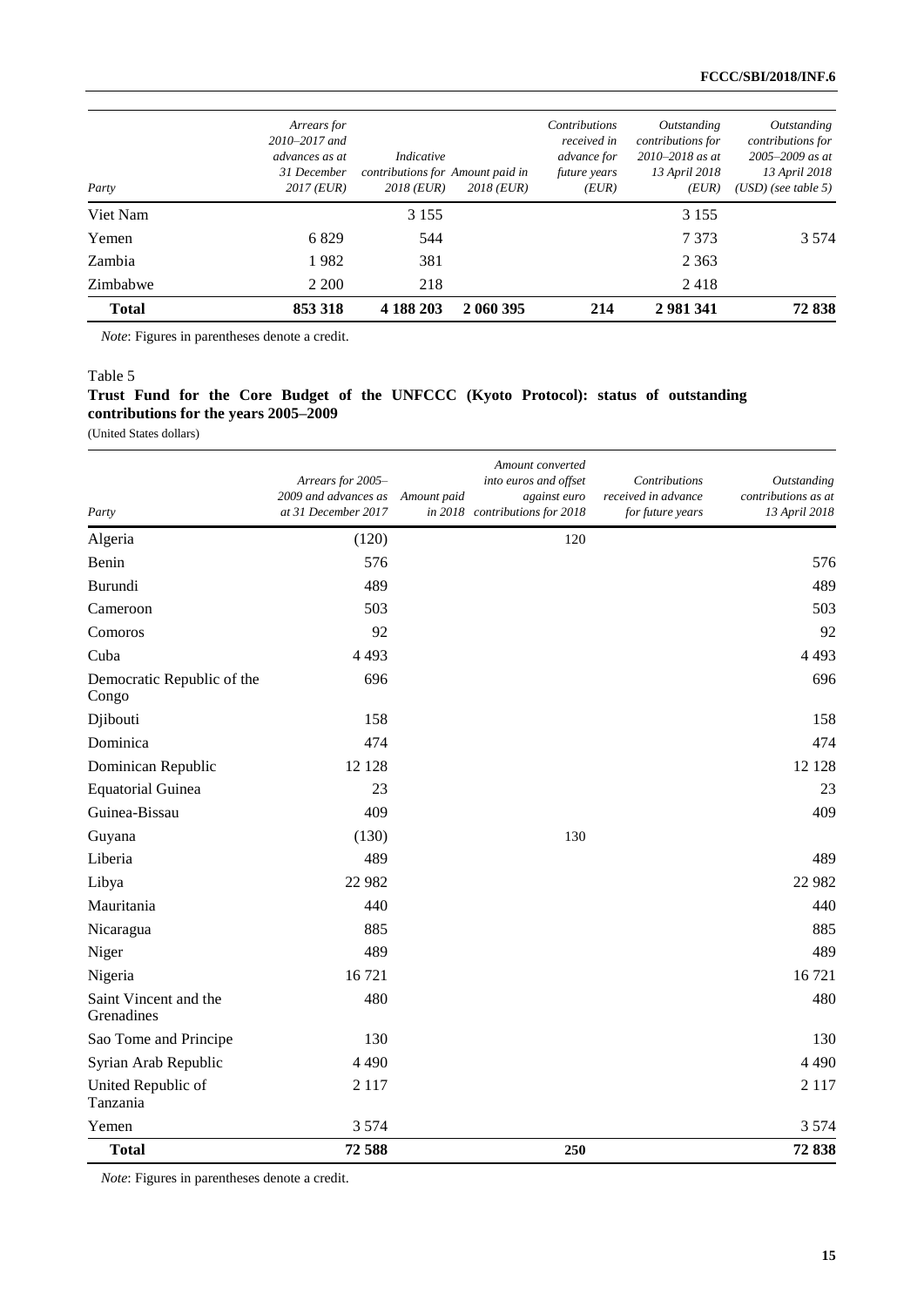### **List of Parties according to their status of contributions to the Trust Fund for the Core Budget of the UNFCCC (Kyoto Protocol) as at 13 April 2018**

| Albania                  | Antigua and Barbuda       | Armenia                | Australia                                               |
|--------------------------|---------------------------|------------------------|---------------------------------------------------------|
| Austria                  | Azerbaijan                | Bahrain                | Bangladesh                                              |
| <b>Barbados</b>          | <b>Bhutan</b>             | Bosnia and Herzegovina | <b>Botswana</b>                                         |
| Bulgaria                 | Cook Islands              | Croatia                | Cyprus                                                  |
| Czechia                  | Eritrea                   | Estonia                | European Union                                          |
| Fiji                     | Finland                   | France                 | Gabon                                                   |
| Germany                  | Ghana                     | Guyana                 | Hungary                                                 |
| Ireland                  | Italy                     | Jamaica                | Kazakhstan                                              |
| Kiribati                 | Kuwait                    | Latvia                 | Lesotho                                                 |
| Lithuania                | Luxembourg                | Malta                  | Marshall Islands                                        |
| <b>Mauritius</b>         | Mexico                    | Monaco                 | Montenegro                                              |
| Myanmar                  | <b>Netherlands</b>        | New Zealand            | Norway                                                  |
| Papua New Guinea         | Philippines               | Poland                 | Republic of Korea                                       |
| Romania                  | <b>Russian Federation</b> | Samoa                  | San Marino                                              |
| Seychelles               | Singapore                 | Slovakia               | Slovenia                                                |
| Somalia                  | South Africa              | Sweden                 | Switzerland                                             |
| Thailand                 | Timor-Leste               | Tuvalu                 | United Kingdom of Great<br>Britain and Northern Ireland |
| Vanuatu                  |                           |                        |                                                         |
| <b>Total: 69 Parties</b> |                           |                        |                                                         |

**(a) Parties that have paid contributions up to and including 2018**

*Note*: For the purpose of table 6, a Party is considered not to have a contribution outstanding for a particular year if the amount of the outstanding balance for that particular year is less than EUR 50. This applies to the following Parties: Barbados (2018), Belize (2012), Botswana (2018), Burkina Faso (2012), Cambodia (2017), Congo (2017), Fiji (2018), Haiti (2016), Jamaica (2018), Kazakhstan (2018), Kenya (2016), Kiribati (2018), Kyrgyzstan (2017), Marshall Islands (2017 and 2018), Micronesia (Federated States of) (2012), Mongolia (2017), Myanmar (2018), Nepal (2017), Niue (2017), Palau (2017), Rwanda (2014), Saint Kitts and Nevis (2017), Samoa (2018), Seychelles (2018), Sierra Leone (2016), the former Yugoslav Republic of Macedonia (2017), Togo (2016), Tonga (2017), Tuvalu (2018), Vanuatu (2018) and Zambia (2014).

#### **(b) Parties with outstanding contributions for 2018 (one year outstanding)**

| Algeria                  | <b>Bahamas</b>               | <b>Belarus</b>                               | Belgium              |
|--------------------------|------------------------------|----------------------------------------------|----------------------|
| Cambodia                 | Chile                        | China                                        | Congo                |
| Costa Rica               | Denmark                      | Egypt                                        | Georgia              |
| Guatemala                | Iceland                      | India                                        | Indonesia            |
| Israel                   | Japan                        | Jordan                                       | Kyrgyzstan           |
| Liechtenstein            | Maldives                     | Mongolia                                     | Morocco              |
| Mozambique               | Nepal                        | Niue                                         | Oman                 |
| Palau                    | Paraguay                     | Peru                                         | Portugal             |
| Republic of Moldova      | <b>Saint Kitts and Nevis</b> | Serbia                                       | Spain                |
| Swaziland                | Tajikistan                   | The former Yugoslav<br>Republic of Macedonia | Tonga                |
| Tunisia                  | Turkey                       | Ukraine                                      | United Arab Emirates |
| Uruguay                  | Uzbekistan                   | Viet Nam                                     |                      |
| <b>Total: 47 Parties</b> |                              |                                              |                      |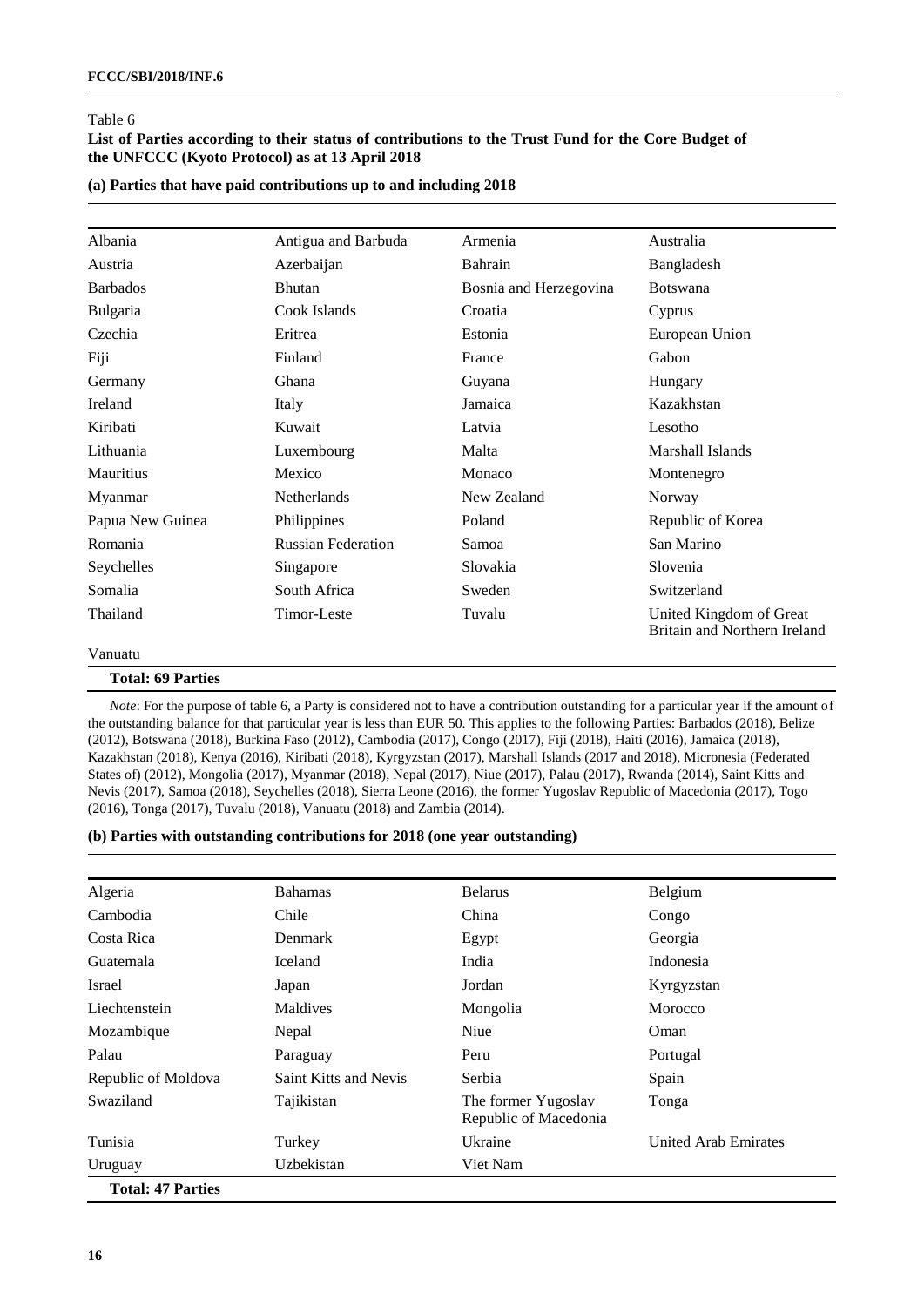|  | (c) Parties with outstanding contributions for the years 2017–2018 (two years outstanding) |  |  |
|--|--------------------------------------------------------------------------------------------|--|--|
|  |                                                                                            |  |  |

| Argentina                                  | <b>Brazil</b>                                                                                | Brunei Darussalam     | Colombia                            |
|--------------------------------------------|----------------------------------------------------------------------------------------------|-----------------------|-------------------------------------|
| Democratic People's<br>Republic of Korea   | Ethiopia                                                                                     | Greece                | Haiti                               |
| Honduras                                   | Kenya                                                                                        | Malaysia              | Namibia                             |
| Panama                                     | Qatar                                                                                        | Sierra Leone          | Togo                                |
| Trinidad and Tobago                        | Uganda                                                                                       |                       |                                     |
| <b>Total: 18 Parties</b>                   |                                                                                              |                       |                                     |
|                                            | (d) Parties with outstanding contributions for the years 2016–2018 (three years outstanding) |                       |                                     |
| <b>Bolivia (Plurinational State</b><br>of) | Iran (Islamic Republic of)                                                                   | Iraq                  | Lao People's Democratic<br>Republic |
| Nauru                                      | Saudi Arabia                                                                                 |                       |                                     |
| <b>Total: 6 Parties</b>                    |                                                                                              |                       |                                     |
|                                            | (e) Parties with outstanding contributions for the years 2015-2018 (four years outstanding)  |                       |                                     |
| Angola                                     | Cabo Verde                                                                                   | El Salvador           | Mali                                |
| Rwanda                                     | Saint Lucia                                                                                  | Sri Lanka             | Zambia                              |
| <b>Total: 8 Parties</b>                    |                                                                                              |                       |                                     |
|                                            | (f) Parties with outstanding contributions for the years 2014–2018 (five years outstanding)  |                       |                                     |
| Afghanistan                                | Central African Republic                                                                     | Côte d'Ivoire         | Ecuador                             |
| Lebanon                                    | Pakistan                                                                                     | Suriname              |                                     |
| <b>Total: 7 Parties</b>                    |                                                                                              |                       |                                     |
|                                            | (g) Parties with outstanding contributions for the years 2013–2018 (six years outstanding)   |                       |                                     |
| <b>Belize</b>                              | <b>Burkina Faso</b>                                                                          | Micronesia (Federated | Senegal                             |
|                                            |                                                                                              | States of)            |                                     |
| <b>Total: 4 Parties</b>                    |                                                                                              |                       |                                     |
|                                            | (h) Parties with outstanding contributions for the years 2012–2018 (seven years outstanding) |                       |                                     |
| Madagascar                                 | Turkmenistan                                                                                 |                       |                                     |
| <b>Total: 2 Parties</b>                    |                                                                                              |                       |                                     |
|                                            | (i) Parties with outstanding contributions for the years 2011–2018 (eight years outstanding) |                       |                                     |
|                                            |                                                                                              |                       |                                     |
| Guinea                                     | Solomon Islands                                                                              |                       |                                     |
| <b>Total: 2 Parties</b>                    |                                                                                              |                       |                                     |
|                                            |                                                                                              |                       |                                     |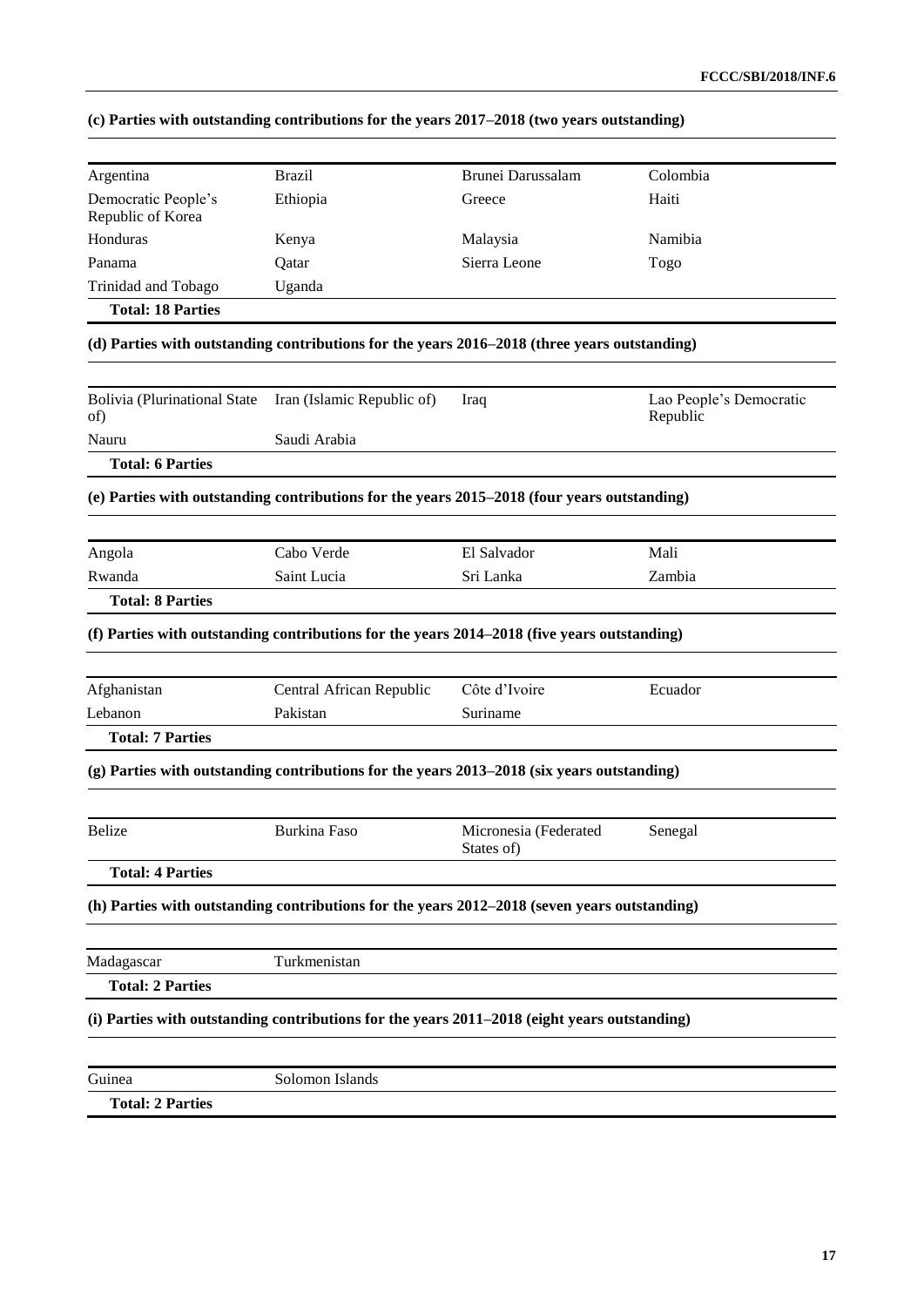| Chad  | Gambia                                | Grenada  | Malawi |
|-------|---------------------------------------|----------|--------|
| Sudan | Venezuela (Bolivarian<br>Republic of) | Zimbabwe |        |
|       |                                       |          |        |

### **(j) Parties with outstanding contributions for the years 2010–2018 (nine years outstanding)**

# **Total: 7 Parties**

### **(k) Parties with outstanding contributions for the years 2005–2018 (between 10 and 13 years outstanding)**

| Benin                          | Burundi                             | Cameroon              | <b>Comoros</b>       |
|--------------------------------|-------------------------------------|-----------------------|----------------------|
| Cuba                           | Democratic Republic of the<br>Congo | Diibouti              | Dominica             |
| Dominican Republic             | <b>Equatorial Guinea</b>            | Guinea-Bissau         | Liberia              |
| Libya                          | Mauritania                          | Nicaragua             | Niger                |
| Nigeria                        | Saint Vincent and the<br>Grenadines | Sao Tome and Principe | Syrian Arab Republic |
| United Republic of<br>Tanzania | Yemen                               |                       |                      |
| <b>Total: 22 Parties</b>       |                                     |                       |                      |

#### Table 7

# **Trust Fund for the International Transaction Log: status of fees**

(Euros)

| Party          | Advances as at 31<br>December 2017 | <b>Indicative</b> fees<br>for 2018 | Amount paid in 2018 | Fees received in<br>advance for<br>future years | Outstanding fees as at<br>13 April 2018 |
|----------------|------------------------------------|------------------------------------|---------------------|-------------------------------------------------|-----------------------------------------|
| Australia      |                                    | 39 472                             |                     |                                                 | 39 472                                  |
| Austria        |                                    | 22 055                             |                     |                                                 | 22 055                                  |
| Belgium        |                                    | 27 410                             |                     |                                                 | 27 410                                  |
| Bulgaria       |                                    | 500                                | 500                 |                                                 |                                         |
| Croatia        |                                    | 1 0 9 5                            | 1 0 9 5             |                                                 |                                         |
| Cyprus         |                                    | 852                                |                     |                                                 | 852                                     |
| Czechia        | 6 9 9 1                            | 6991                               |                     |                                                 |                                         |
| Denmark        | 18 377                             | 18 377                             |                     |                                                 |                                         |
| Estonia        |                                    | 392                                | 392                 |                                                 |                                         |
| European Union |                                    | 37 29 5                            | 37 29 5             |                                                 |                                         |
| Finland        |                                    | 14 023                             |                     |                                                 | 14 023                                  |
| France         |                                    | 148 194                            | 148 194             |                                                 |                                         |
| Germany        |                                    | 213 266                            | 213 266             |                                                 |                                         |
| Greece         | 35 011                             | 14 794                             |                     | 20 217                                          |                                         |
| Hungary        | 6 0 7 2                            | 6 0 7 2                            |                     |                                                 |                                         |
| Iceland        |                                    | 10 237                             |                     |                                                 | 10 237                                  |
| Ireland        | 11 075                             | 11 075                             |                     |                                                 |                                         |
| Italy          |                                    | 126 274                            | 126 274             |                                                 |                                         |
| Japan          |                                    | 207 531                            |                     |                                                 | 207 531                                 |
| Latvia         |                                    | 446                                | 446                 |                                                 |                                         |
| Liechtenstein  | 2610                               | 2610                               |                     |                                                 |                                         |
| Lithuania      | 771                                | 771                                |                     |                                                 |                                         |
| Luxembourg     |                                    | 2 1 2 3                            |                     |                                                 | 2 1 2 3                                 |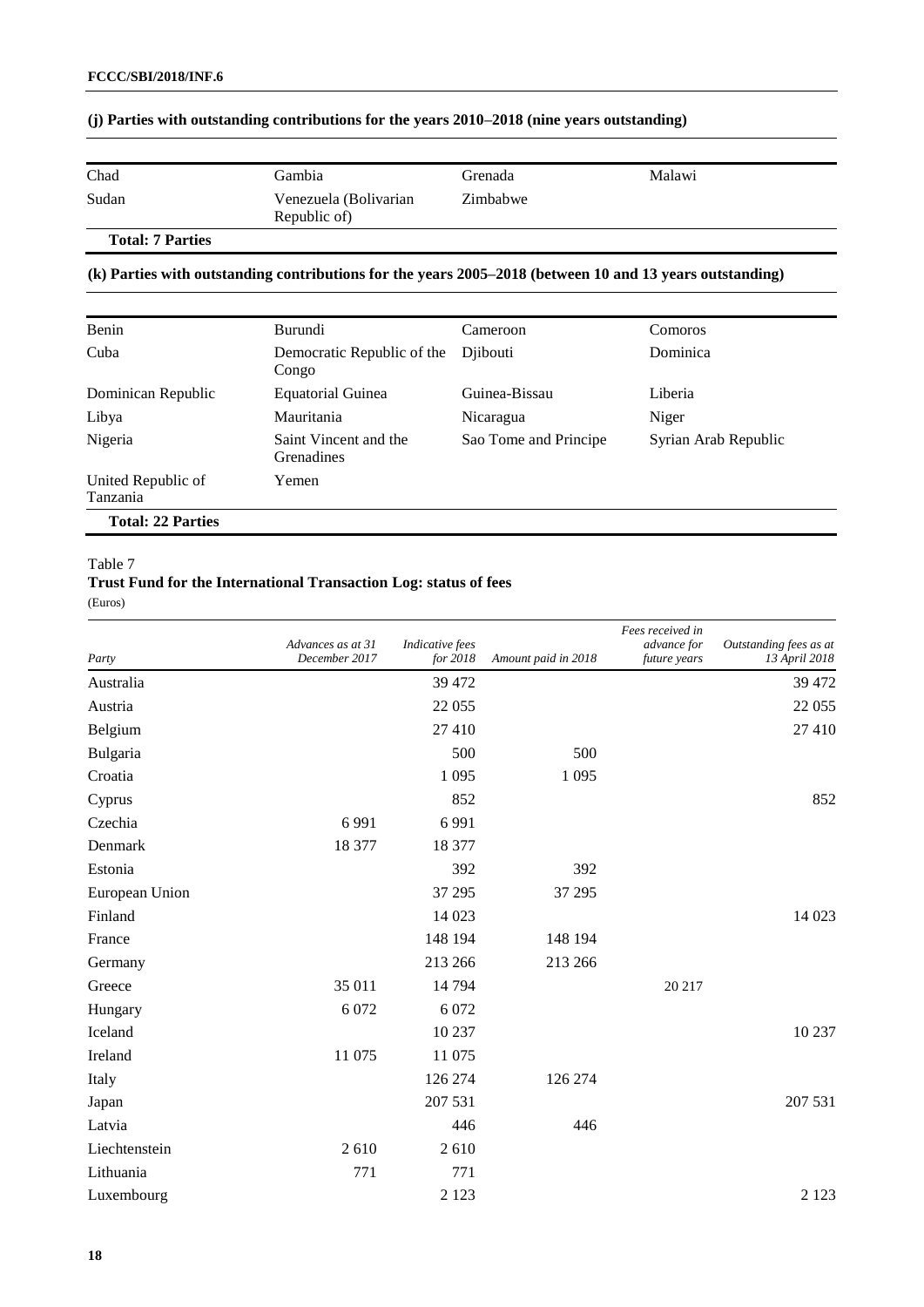| Party                                                   | Advances as at 31<br>December 2017 | Indicative fees<br>for 2018 | Amount paid in 2018 | Fees received in<br>advance for<br>future years | Outstanding fees as at<br>13 April 2018 |
|---------------------------------------------------------|------------------------------------|-----------------------------|---------------------|-------------------------------------------------|-----------------------------------------|
| Malta                                                   |                                    | 297                         |                     |                                                 | 297                                     |
| Monaco                                                  |                                    | 2 5 1 5                     |                     |                                                 | 2 5 1 5                                 |
| Netherlands                                             | 46 572                             | 46 572                      |                     |                                                 |                                         |
| New Zealand                                             | 13 347                             | 13 3 47                     |                     |                                                 |                                         |
| Norway                                                  |                                    | 32 211                      |                     |                                                 | 32 211                                  |
| Poland                                                  | 12 4 4 1                           | 12 4 4 1                    |                     |                                                 |                                         |
| Portugal                                                | 13 103                             | 13 103                      |                     |                                                 |                                         |
| Romania                                                 |                                    | 1731                        | 1731                |                                                 |                                         |
| Slovakia                                                |                                    | 1569                        | 1 5 6 9             |                                                 |                                         |
| Slovenia                                                | 2 3 8 0                            | 2 3 8 0                     |                     |                                                 |                                         |
| Spain                                                   |                                    | 73 779                      | 73 779              |                                                 |                                         |
| Sweden                                                  | 26 626                             | 26 626                      |                     |                                                 |                                         |
| Switzerland                                             | 38 337                             | 38 337                      |                     |                                                 |                                         |
| Ukraine                                                 |                                    | 10 3 45                     |                     |                                                 | 10 3 45                                 |
| United Kingdom of Great<br>Britain and Northern Ireland | 165 152                            | 165 152                     |                     |                                                 |                                         |
| <b>Total</b>                                            | 398 865                            | 1 352 260                   | 604 541             | 20 217                                          | 369 071                                 |

# **Trust Fund for Supplementary Activities: contributions and joint implementation fees received in 2018 as at 13 April 2018**

(United States dollars)

| Party/donor                                          | Total     |
|------------------------------------------------------|-----------|
| Belgium                                              | 40 3 26   |
| <b>BNP</b> Paribas                                   | 84 621    |
| Canada                                               | 318725    |
| Children's Investment Fund Foundation                | 199 716   |
| Germany                                              | 355 795   |
| Iberdrola                                            | 59 737    |
| Italy                                                | 1 124 698 |
| Japan                                                | 1 360 183 |
| Microsoft Corporation                                | 47 790    |
| New Zealand                                          | 68 5 33   |
| Republic of Korea                                    | 125 863   |
| <b>Rockefeller Foundation</b>                        | 350 000   |
| Saudi Arabia                                         | 395 884   |
| Scotland                                             | 464 919   |
| Spain                                                | 59 737    |
| Sweden                                               | 2 496 583 |
| Switzerland                                          | 306 748   |
| United Kingdom of Great Britain and Northern Ireland | 1 087 459 |
| World Bank                                           | 29 869    |
| World Business Council for Sustainable Development   | 8696      |
| Joint implementation determination fees              |           |
| Joint implementation verification fees               |           |
| Joint implementation track 1 fees                    |           |
| <b>Total</b>                                         | 8985882   |